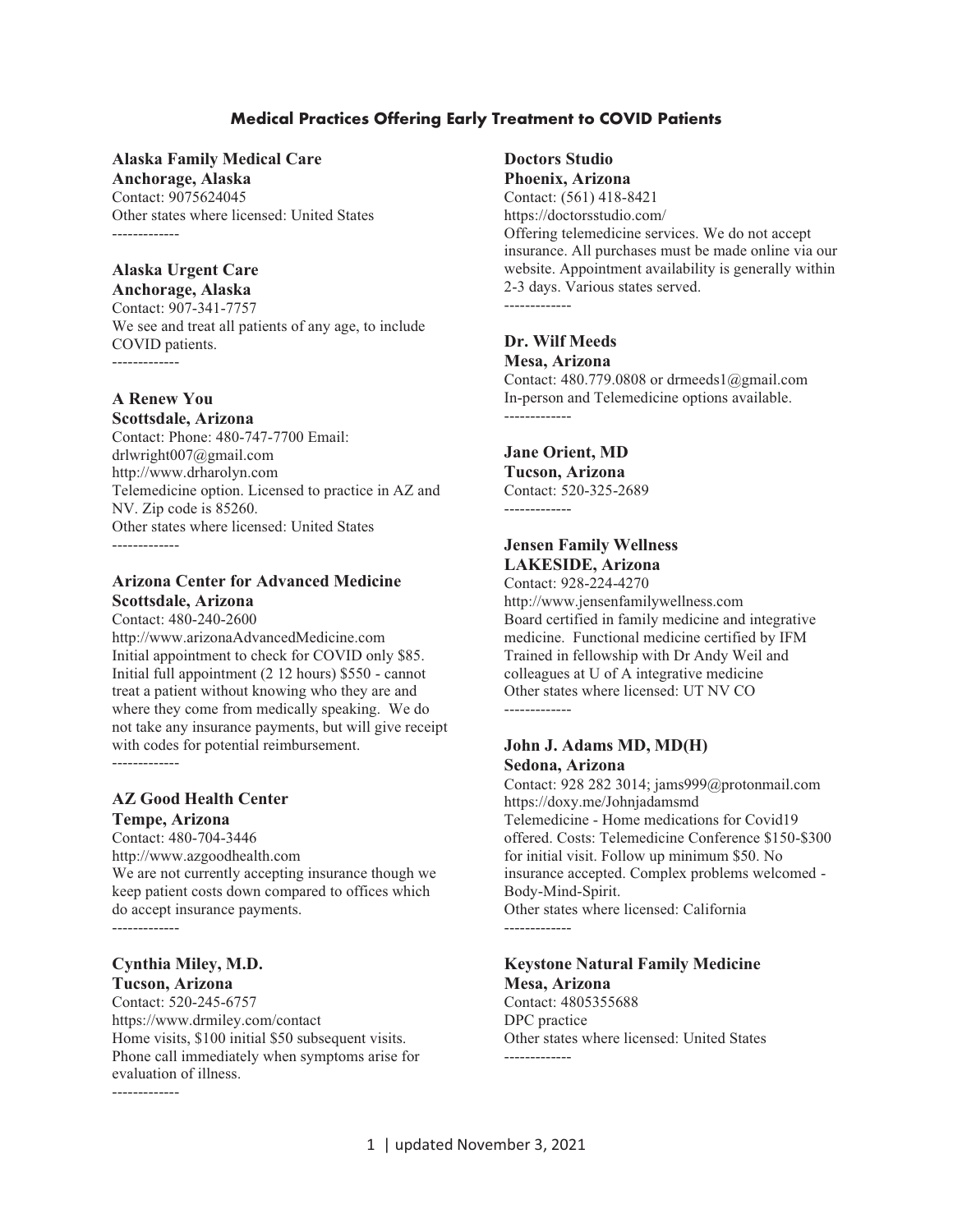#### **Real Health Arizona Phoenix, Arizona**

Contact: realhealth411@gmail.com & 602-565-9273 Instructions: We serve Arizona patients for prevention, treatment of Covid, and long haulers. We offer evening and weekend telemed appointments. We work with independent pharmacies that are happy to fill these prescriptions. We have actual customer service – you can talk with us. To start, send us a brief email at realhealth411@gmail.com and we will email to you a Covid FAQ and a New Patient form so we can understand what you need and schedule an appointment. We respond to most emails within hours. We are often able to do same-day or next-day appointments. -------------

### **Robb Oto-Neurology Clinic Phoenix, Arizona**

Contact: 480.303.1133 http://www.RobbMD.com Telemedicine consultations are available. Patients must be located in Arizona at the time of the initial consultation. Dr. Robb is not contracted with health insurance companies, Medicare or Medicaid. Patients pay for services privately. Other states where licensed: United States -------------

### **Sun Country Wellness**

**Tucson, Arizona** 

Contact: 520.850.0449 http://www.suncountrywellness.com telemed only -------------

### **Valley Mobile Medical LLC Chandler, Arizona**

Contact: admin@valleymobilemedical.com http://www.valleymobilemedical.com Arizona Telemedicine Option. Telemedicine for CV-19 treatment, prophylaxis, Long-Haul CV-19 starting at \$79. Same day appointments available if initiated by 10 am. Please message admin@valleymobilemedical.com if you have any questions or need help scheduling. -------------

#### **Vive Life Center Tucson, Arizona**

Contact: Office phone 520-797-9131;

info@vivelifecenter.com

Practice is fee-for-service, direct pay with credit card or health savings account/flex spending account debit card. Vie Life Center does not file insurance but provide the forms for patients to file their own claims. We office consultations and after physician evaluation that includes consent for treatment, medical history questionnaires, appropriate assessment of physical findings, laboratory studies, and other studies determined needed by the physician, then medications tailored to that patient are recommended, and will be prescribed according to state and federal regulations. Other states where licensed: AZ, TX, VA -------------

### **Aranda MD Enterprises Los Angrles, California**

Contact: 818-852-2225 http://www.arandamdenterprises.com All telemedicine, I-MASK+ Protocol. Prophylactic Appointment: \$350. Urgent Care: \$650. Pharmacy ships to you; medications are additional cost. We write letters of exemption for applicable situations. Other states where licensed: Oklahoma -------------

### **Center For Wellness Montebello, California**

Contact: 323-726-6289, or Info@Center-For-Wellness.net http://Center-For-Wellness.net Other states where licensed: Nebraska -------------

### **Center For Wellness Montebello, California**

Contact: 323-726-6289, info@center-for-wellness.net http://www.center-for-wellness.net Other states where licensed: Nebraska -------------

### **Center for Wellness & Integrative M Soquel, California**

Contact: OTHER http://DrTom.com/CovidConcern Other states where licensed: United States -------------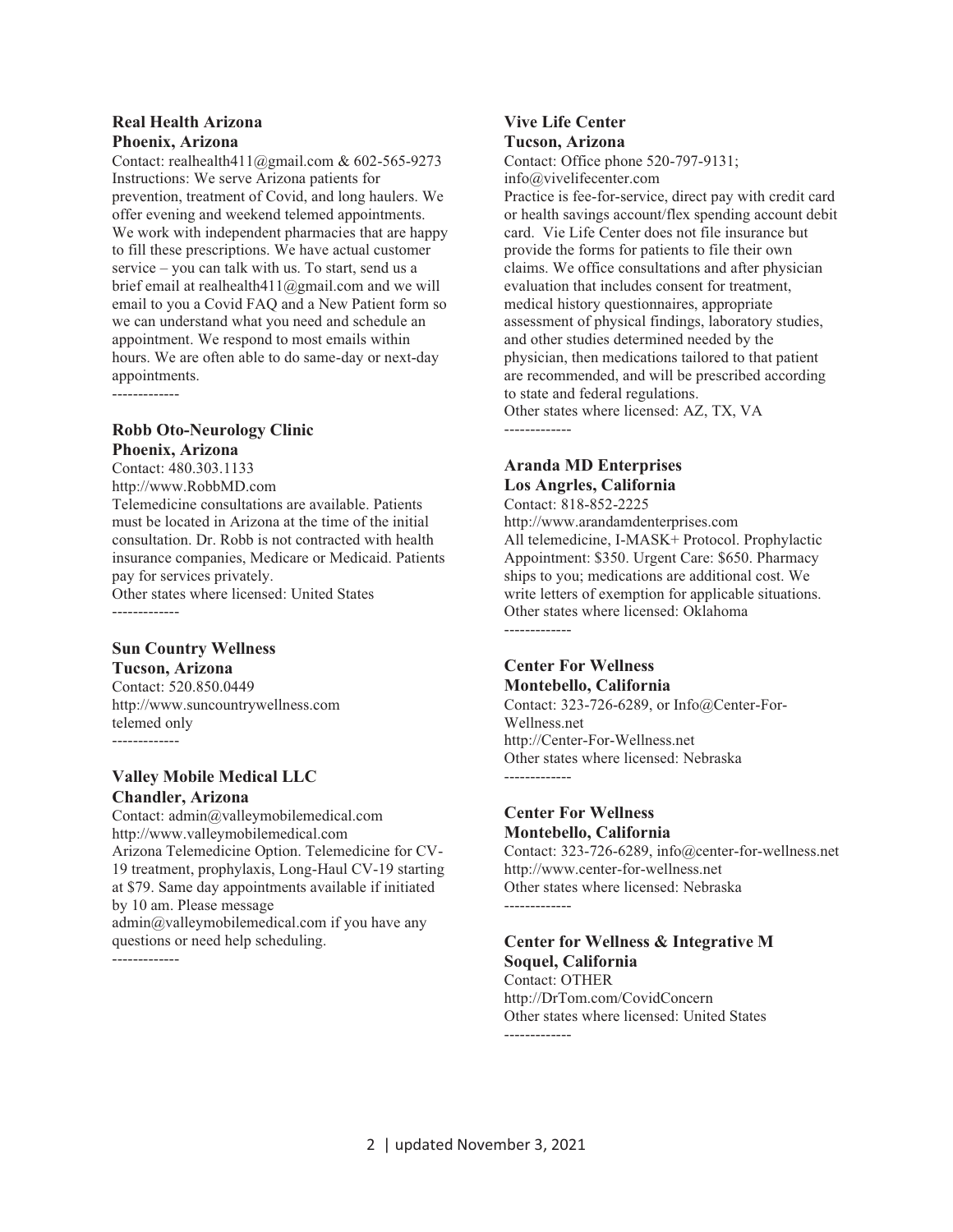#### **Dr Camille Bakersfield, California**

http://DrCamilleMD.com I am doing telemedicine so I can service anyone in the state of California or Texas Other states where licensed: Texas -------------

### **Health Associates Medical Group Sacramento, California**

Contact: For an appointment call 916-489-4400 http://www.kwikermedical.com

We are a cash based clinic providing primary care and integrative therapies including diet, nutritional supplements and intravenous nutritional therapies (Vit C, multivitamin/minerals, glutathione, NAD, H202, amino acids & B complex IM injections). Kirk Hamilton PA-C (38 years in practice) uses multi-sequenced drug therapy to treat early Covid patients (AAPS & I Mask protocols); encourages patients to set up preventive Covid plans with antivirals, nutrients and risk factor reduction, as well as equipment and plans to have in place when a Covid infection occurs to make this challenging time less stressful and more effective; and treats post-Covid recovery to normal function with an integrative functional medicine and lifestyle approach. The new patient early acute Covid treatment visit; preventive Covid visit; or post Covid visit are 45-60 minutes and costs \$295. Labs can be ordered through Quest Diagnostics or Lab Corp billed to insurance or paid cash at lab cost. Nutritional supplements can be shipped to patients if desired.

-------------

### **Michael Fitzgibbons M.D. Santa Ana, California**

Contact: 7145413744 We are contracted with Blue Cross Blue Shield. We accept Medimedi patients. We are not contracted with MediCal. -------------

### **Neil F Neimark MD Irvine, California**

Contact: Shari@mdPersonal.com http://www.mdPersonal.com

We are a concierge medical practice in the Irvine, CA area and treatment is available but you must become a member in the concierge practice first. We usually have a one year commitment but for treatment of Covid due to possible long haul symptoms we are offering a one time 6 month membership to help decrease your out of pocket expenses. We do accept

Medicare and PPO insurance to cover office causes but the concierge membership fee is separate. -------------

### **Pioneers Health Clinic Brawley, California**  Contact: 7603514573

-------------

### **Clear Sky Medical Centennial, Colorado**  Contact: 3037907860

http://www.clearskymedical.com

We do take most insurances or accept cash, our cash prices are guided by regular average reimbursement rates according to CPT code which depends on length and complexity of the visit. -------------

### **Doctors Studio Fort Collins, Colorado**

Contact: (970) 695-8048 https://doctorsstudio.com/ Offering telemedicine services. We do not accept insurance. All purchases must be made online via our website. Appointment availability is generally within 2-3 days. Various states served. Other states where licensed: AZ, CO, District of Columbia, FL, IA, ME, MD, MT, NE, NH, NJ, NM, NY, OR, RI, WA -------------

### **Mallory Family Wellness Loveland, Colorado**

Contact: 970 669 9245 http://docmallory.com We take no insurance. Other states where licensed: WY, NE -------------

### **TelehealthNP Denver, Colorado**

Contact: Visit: www.telehealthnp.com to book an appointment http://www.telehealthnp.com During the Public Health Emergency, we are currently serving: Serving AZ, OR, MN, CO, CA, HI, NV, NC, PA, WV, WA, WY. Visit: www.telehealthnp.com to book an appointment Visits: covid prevention \$75; covid illness \$85; long haul covid \$115 Other states where licensed: AZ, WA, OR, MN -------------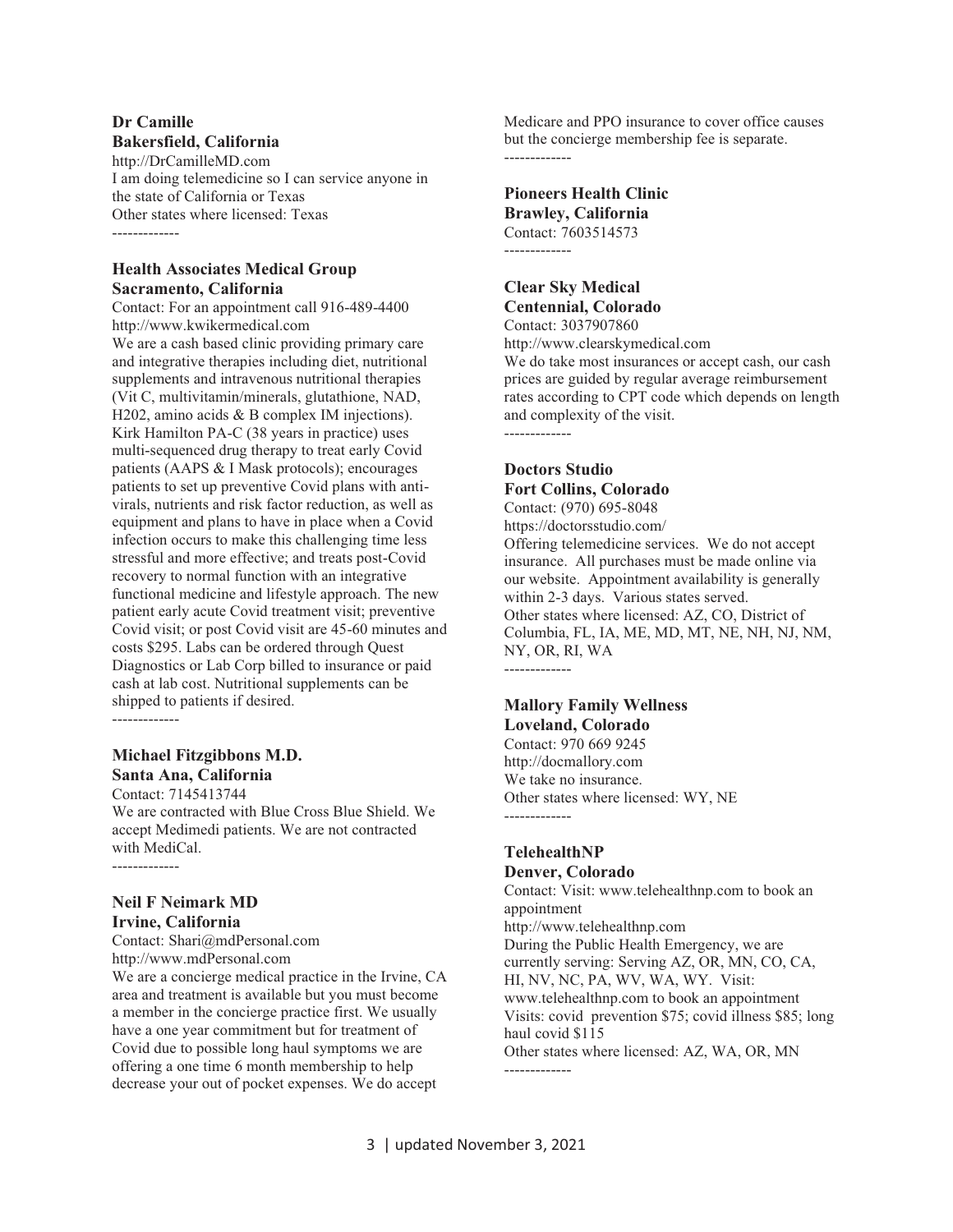#### **H. Robert Silverstein, MD,FACC Hartford, Connecticut**

Contact: 860-549-3444 http://www.thepmc.org Please speak with my office staff. I treat patients I have an established relationship with. -------------

### **Murphy Medical Associates Stamford, Connecticut**

Contact: 833-MD-MURPH https://stevenmurphymd.com/ Other states where licensed: CT, NY, CO, UT, ME, Emergency NJ/AZ/SC/KY/CA/NC/ID/WA/MS -------------

### **Doctors Studio**

#### **District of Columbia, District of Columbia**  Contact: (202) 946-4684

https://doctorsstudio.com/

Offering telemedicine services. We do not accept insurance. All purchases must be made online via our website. Appointment availability is generally within 2-3 days. Various states served. Other states where licensed: AZ, CO, DC, FL, ID, IA, ME, MD, MT, NE, NH, NJ, NM, NY, OR, RI,

WA -------------

### **Foxhall Cardiology washington, District of Columbia**  Contact: 2024645770

Other states where licensed: United States -------------

#### **Abrams Medical Center Miramar, Florida**

Contact: 954-431-1904 http://www.miramardoctor.com We treat early COVID with the most up-to-date protocols based on I-MATH, MATH+, and further recommendations by the Critical Care Alliance. -------------

### **Anthony M. D'Agostino M.D. Naples, Florida**  Contact: spock@adagostino.com

http://adagostino.com -------------

## **Compassion Primary Care**

**Tampa, Florida**  Contact: 813-669-3084 http://compassionprimarycare.com

### **Dawn M. Aycock APRN-C CASSELBERRY, Florida**

Contact: 863-266-8222 dawnaycockaprn@aprndawnhealthcare.com http://www.provider.kareo.com/dawn-aycock Appointments are \$35.00, I am licensed in multiple states. Hours are Monday-Sunday 8:00 - 8:00 EST. All appointments are telemedicine. Other states where licensed: United States -------------

### **Doctors Studio Boca Raton, Florida**

Contact: (561) 418-6421

https://doctorsstudio.com/ Offering telemedicine services. We do not accept insurance. All purchases must be made online via our website. Appointment availability is generally within 2-3 days. Various states served. -------------

#### **Dr. Michael J Cichon Sarasota, Florida**

Contact: mjcichon1@gmail.com Semi-retired, I would call the patient and meet . -------------

#### **Dr. William J. Cole, JR. DO Sarasota, Florida**

Contact: Schedule Telemedicine Appointment http://retirethepandemic.com/florida?utm\_source=aap s

-------------

### **Florida Interventional Pain Management Wellington, Florida**

Contact: 5615374817 http://wellingtonpain.com

Telemedicine appointments for treatment of early covid infections will be scheduled by office staff during usual business hours, M-F 9am-5pm. Fee for service, no insurance billing by office. Weekday \$150 for new patient calls and \$75 for follow up calls if needed. Weekends and off hours \$200 for new patient calls and \$100 for follow up calls if needed. Other states where licensed: United States -------------

### **Get Well Medical Care of South Florida Boynton Beach, Florida**

Contact: 561-413-2869 (Phone) Telemedicine only. Patient needs to be physically in Florida during the appointment. Other states where licensed: United States -------------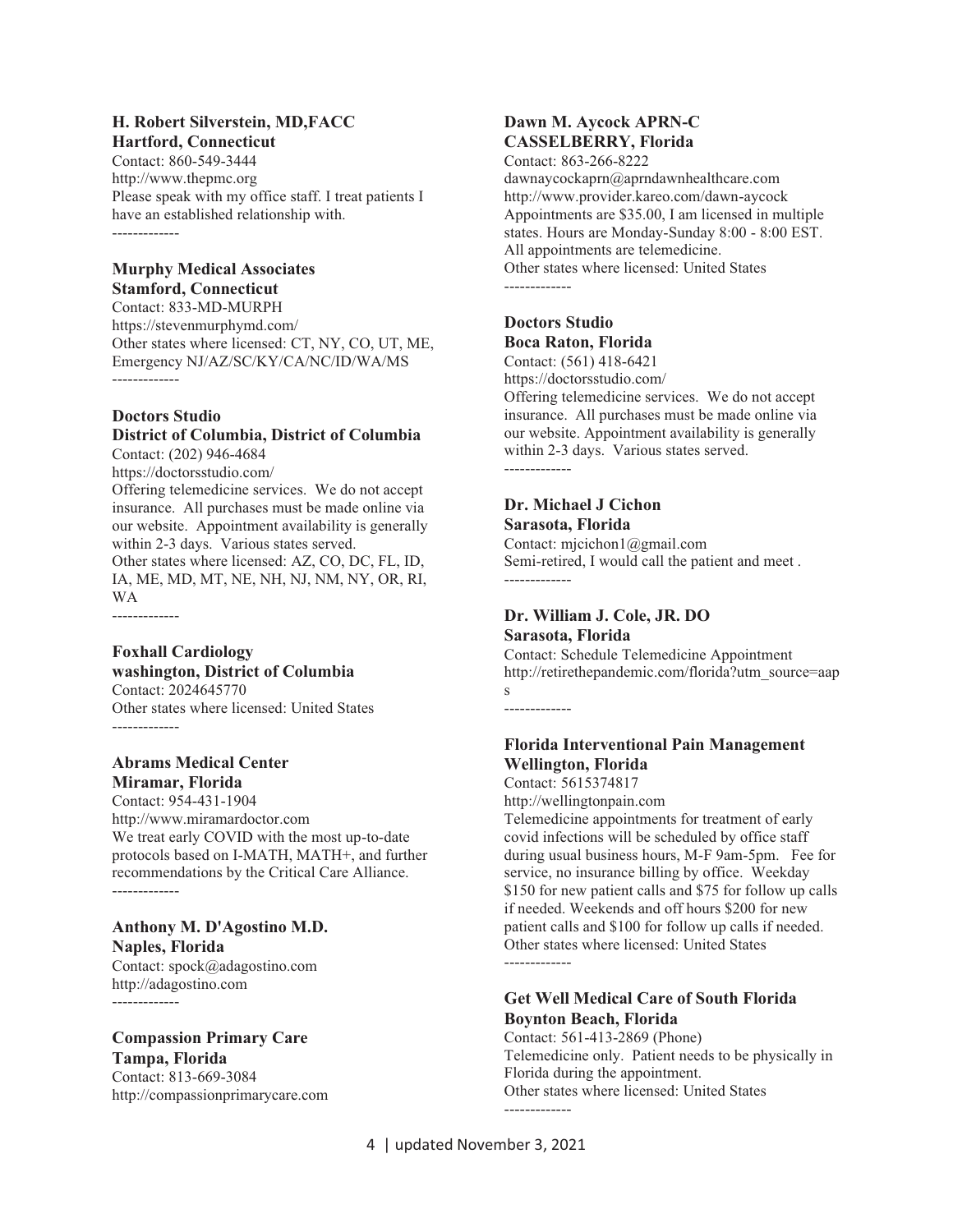#### **Headwaters Health Jacksonville, Florida**

Contact: 9042906028 http://www.HeadwatersJax.com If insurance is not an option, Cash price is \$150 for initial visit and \$100 for follow up visits. We offer telemedicine appointments. -------------

### **John Littell MD PA**

**Ocala, Florida** 

Contact: 407-343-1711 http://johnlittellmd.com -------------

### **John Pfelsticker M.D. Family Practice BRADENTON, Florida**

Contact: 941-747-2282 Covid positive and prophylaxis protocols. In-person or Telemed. \$100.00 vist Other states where licensed: United States

### **Latitude Family Clinic Sarasota, Florida**

Contact: 9412532530 http://www.latitudeclinic.com Covid + and Prophylactic treatment based on the I-Mask+ protocol. \$85 per visit, will provide a superbill if requested. Telemedicine for Florida, may book online at www.latitudeclinic.com or call 941- 253-2530. In person visits available, we are a pediatric and family practice. Other states where licensed: Florida -------------

### **Mirand Sharma MD FAAEM Orlando, Florida**

Contact:

I am an Emergency Room Physician at UCF Lake Nona Medical Center. I am board certified by the American Board of Emergency Medicine and have been so for about 25 years. -------------

# **MyFreeDoctor.com**

**Pensacola, Florida** 

Contact:

http://MyFreeDoctor.com

Free Doctor consults all 50 states! Yes we prescribe hydroxychloroquine, zpacks, ivermectin, etc STEP 1 is to download app by clicking link below medici.cx/FREEDOCTOR invite code: FREE DOCTOR \*Create in PATIENT's name!

Other states where licensed: FREE doctor consults all 50 states -------------

### **Navarre Wellness Navarre, Florida**

Contact: 850-936-8343 or navarrespa@gmail.com http://navarrewellness.com Telemedicine appointments only, \$100 initial consult, \$75 follow up visit Other states where licensed: MS, GA, KS, CO -------------

### **Professional Medical Services of Naples Naples, Florida**  Contact: 239-263-0133

http://WWW.PERSONALCONSULT.COM -------------

### **PSC Florida Fort Lauderdale, Florida**

Contact: 954-906-6000 http://www.pscflorida.com -------------

### **Quality Health Care & Wellness Institute Sebastian, Florida**

Contact: 772-228-8480 http://qhcwellness.com We offer Telemedicine appointments and office appointments. Other states where licensed: United States -------------

### **ROSABEL MARIA BENCOMO MD PA Miami, Florida**

Contact: 786-800-2430 http://www.mdteleme.com

Our office treat patient by telemedicine, using phone, iPad, or computer, we provided medical evaluation, diagnoses, and treatment. We have successfully treated our COVID patients, decreasing the need to go to other facilities like urgent cares or ER and the complication due to no early treatment. Go to our web page www.mdteleme.com download the app, self-schedule appointment or call to our main number: 786-800-2430 Cost: \$59.99 per visit. Language: Spanish and English -------------

### **South Florida Ear Nose and Throat Lehigh Acres, Florida**

Contact: 239-674-7345 http://sfloridaearnoseandthroat.com Other states where licensed: United States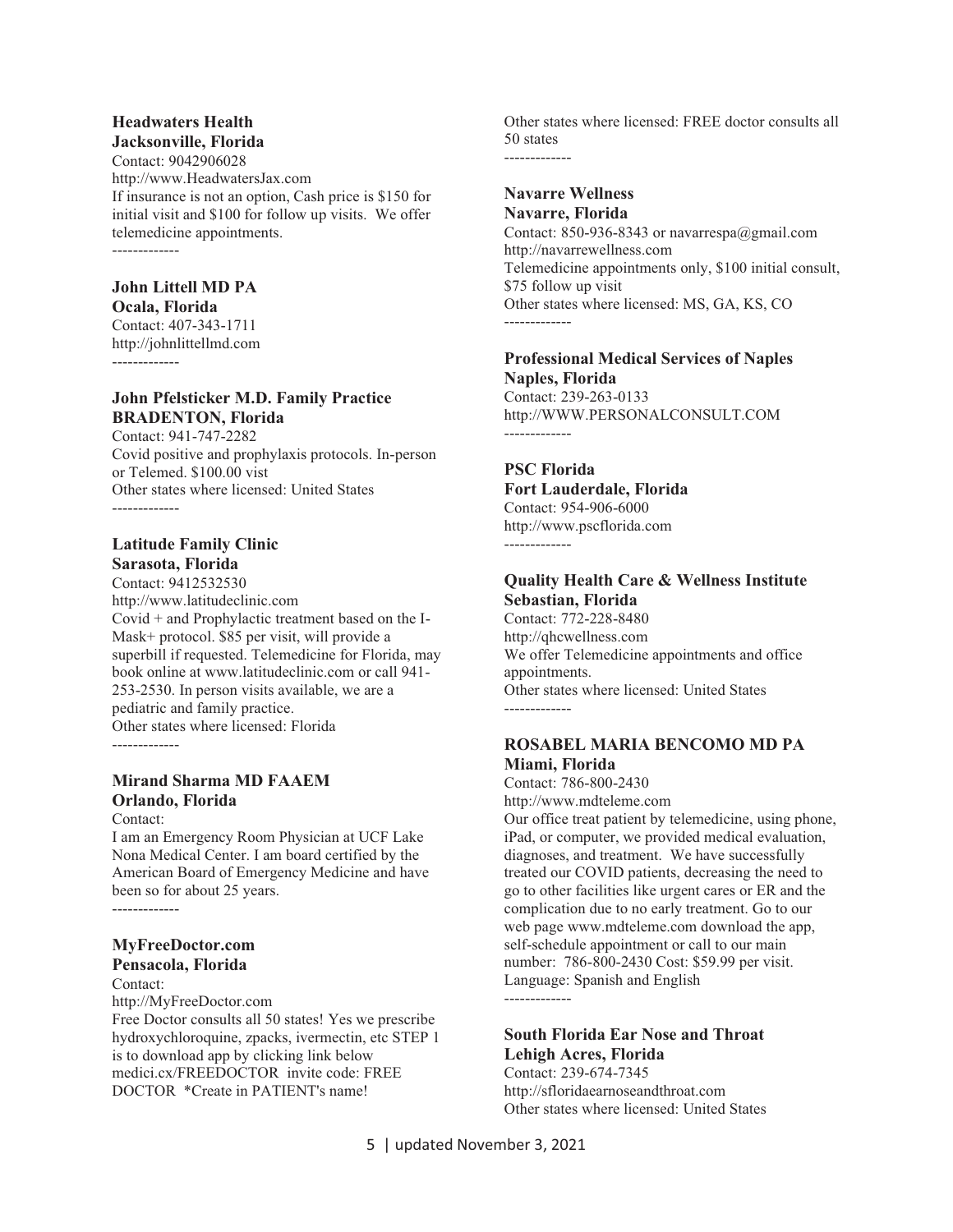### **To your Health and Wellness, LLC Gainesville, Florida**

Contact: 3525355043 http://www.toyourhealthandwellness.com Other states where licensed: United States -------------

### **Blackbag MD**

#### **Thomasville, Georgia**

Contact: blackbagmd@me.com -------------

#### **Direct Physician Services Gainesville, Georgia**

Contact: 770-530-3342 http://dpsga.com Cash based primary health practice with emphasis on men's health. Other states where licensed: NC, SC -------------

### **Dr Edd Jones LLC Fitzgerald, Georgia**

Contact: 229-520-5196 https://www.doctoreddjones.com We are a Direct Primary Care practice and do not accept any insurance. We currently are offering monoclonal antibody therapy as well as other early treatment. -------------

### **George L Smith III MD**

**Covington, Georgia**  Contact: 770.786.0643 -------------

**Keating Family Medicine Dawsonville, Georgia**  Contact: 706-265-4100 -------------

### **Personal Integrative Medicine PLLC Ringgold, Georgia**

Contact: 7068617377 http://www.drprevent.com It is best to check the above website. We do not accept any third party insurance. Other states where licensed: United States -------------

### **Tate Medical Associates**

**Jasper, Georgia**  Contact: 678 454-3331; 88 Clinic Road Tate, GA. 30177 We have self pay and telehealth options -------------

#### **Ka Wai Ola Medical & Aesthetics Waipahu, Hawaii**

Contact: phone or email http://jamesokamotomd.com Other states where licensed: Washington -------------

### **Sharon Olson, DO Kamuela, Hawaii**

Contact: 808-885-7880 or 707-695-7438 I have been doing Integrated Medicine since 1984. Licensed since 1970. Doing Nutrition, Wellness Care & Non-linear Scanning (BioStar) with bioresonance for health. I do not take patients unless they are willing to get well! No insurance since they 'forbid' helping patients and demand drug care only! Wake up Americans! Your body wants to be healthy & well so why do you stay with doctors employed by insurance to keep you sick for their profit? Come get a scan, find out what is really wrong and how to get your health back on track. All health problems start with an emotional wound or conflict but the discovery will help you be well! Coming to Hawaii? This is a wonderful place to visit, have a scan and learn how to be well in the healing island of Hawaii. Other states where licensed: California -------------

### **Urgent Care West Maui Lahaina, Hawaii**

Contact: 808-667-9721 http://www.westmauidoctors.com -------------

### **Objective Health Partnership Boise, Idaho**

Contact: objectivehealthpartnership@pm.me https://www.pushhealth.com/practices/104928/newpatients/jdenham Telehealth consultations for COVID prevention, or early home treatment. Protocols developed by www.FLCCC.net. Other states where licensed: Arizona, Idaho, Florida, Maryland, Michigan, Oregon, Virginia, Washington -------------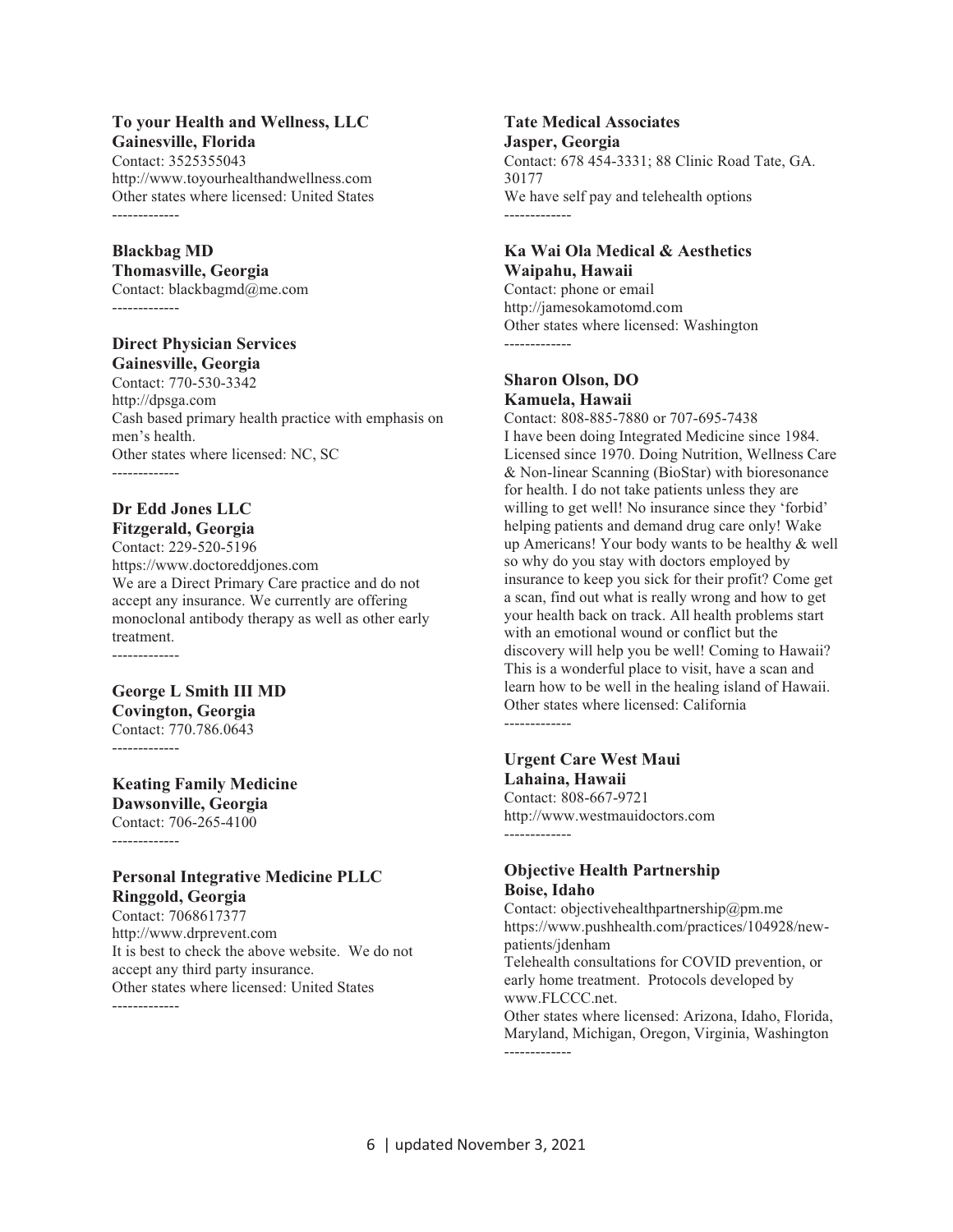#### **Chicago Health and Wellness Chicago, Illinois**

Contact: drbain@docintheloop.com http://www.docintheloop.com You could go to my website and press for appointment. My website is www.docintheloop.com Telemedicine practice at this time.. -------------

### **Innovative Medical Therapies LLC Pekin, Illinois**

Contact: 309-347-2714, clientcare@imtil.com http://innovativemedicaltherapiesdpc.com Direct Primary Care membership payment model Cash payment model is also available Telemedicine visits are available -------------

### **Synergy Health DPC Chicago, Illinois**

Contact: Text or call

http://www.synergyhealthdpc.com All TeleHealth Unlimited memberships available Other states where licensed: Cover all states ubder white house order allowing providers to cross state lines

-------------

### **Text2MD**

#### **Chicago, Illinois**

Contact: Contact information prefer Email info@text2md.com and Phone 855-767-8559 http://www.text2md.com

Telemedicine practice offering I-Mask protocol consultations for COVID-19 prophylaxis, treatment. We treat and manage long covid symptoms with innovative protocols. Functional medicine and allopathic medicine approach. Cost for consultation \$55 includes 1-month unlimited follow-up (Text Messaging). Required to download Medici app on your smartphone and add activation code Text2MD Other states where licensed: AL, AZ, CO, FL, GA, IA, ID, IL, KS, KY, MD, ME, MI, MN, ND, NE, NJ, NV, SC, SD, TN, UT, VT, WA, WI -------------

#### **The Center for Primary Healthcare Orland Park, Illinois**

Contact: 708 349 0070 http://cphealthcare.org In-office visits allows us to establish a relationship with new patients in the best manner. Telehealth visits are provided if infection control is a concern. Dr. Crevier is board certified in internal medicine and pediatrics and works with a fantastic team of nurse practitioners and nurses. It's our privilege to care for patients and their families. -------------

#### **Access Family Physicians Zionsville, Indiana**

Contact: 3179734894 -------------

### **Protech Recovery Seymour, Indiana**

Contact: 812-279-1798 http://www.protechrecovery.org We are a cash at time of service practice. We will assist patients understand their insurance and how to file an out of network claim for our services. Other states where licensed: United States -------------

### **Collins Wellness Center, LLC Cedar Rapids, Iowa**

Contact: 3194937772 There will be a charge from \$90.00 to 125.00 depending on the the severity and need of the patient for repeated help. -------------

### **Doctors Studio Cedar Rapids, Iowa**

Contact: (319) 257-2081 https://doctorsstudio.com/ Offering telemedicine services. We do not accept insurance. All purchases must be made online via our website. Appointment availability is generally within 2-3 days. Various states served. Other states where licensed: AZ, CO, District of Columbia, FL, IA, ME, MD, MT, NE, NH, NJ,NM, NY, OR, RI, WA

-------------

### **Rejuvagent**

**Davenport, Iowa**  Contact: 563-508-9266 Other states where licensed: Wisconsin, Alabama -------------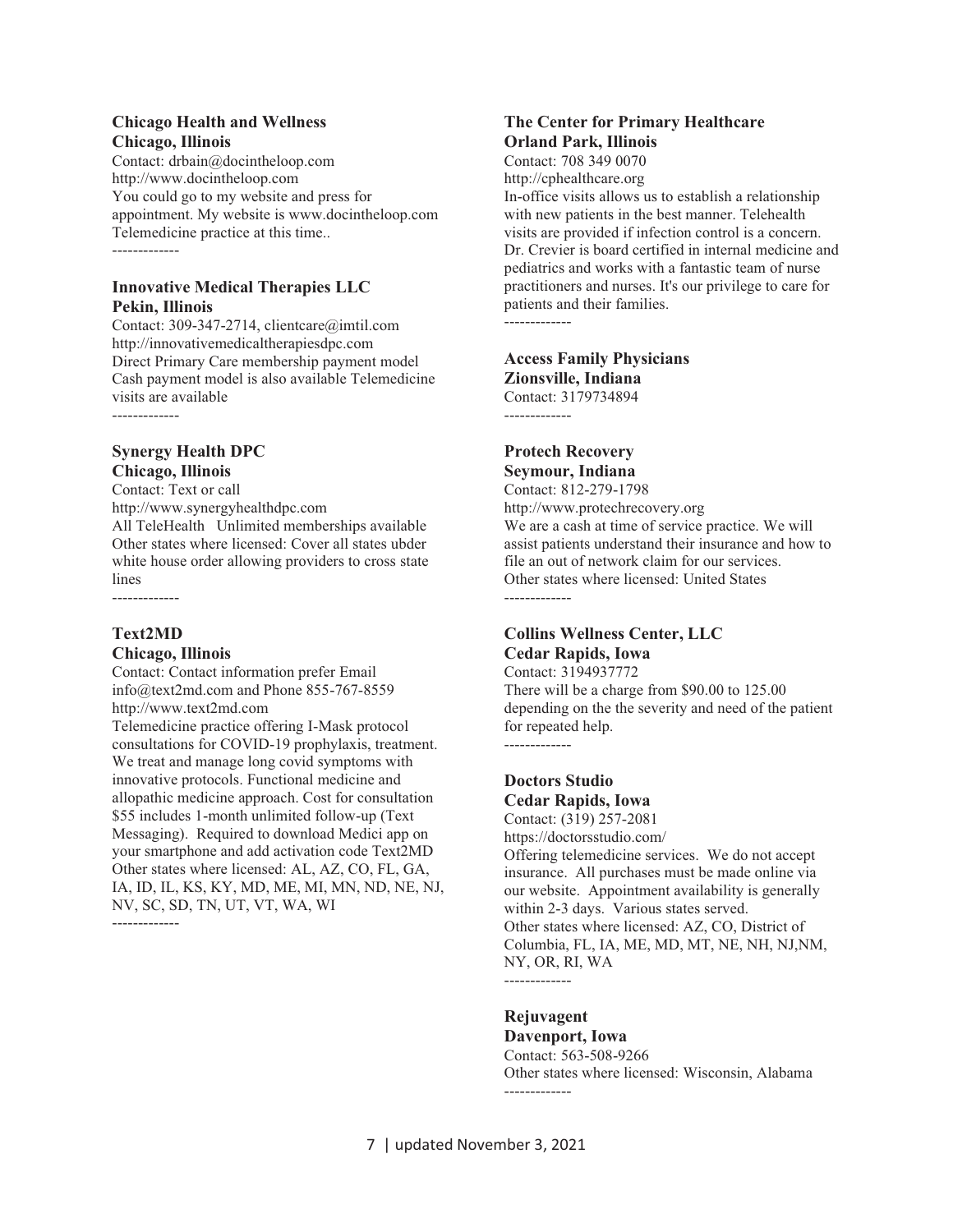#### **Holton Direct Care Holton, Kansas**

Contact: 785.362.8677 http://www.holtondirectcare.com We're a Direct Primary Care practice, requires membership. We will do one-time visits for nonmembers needing covid testing and early treatment, for a cash price of \$160, which includes testing but doesn't include medications, which we prescribe and dispense as well for an additional wholesale price. -------------

#### **Bluegrass Family Wellness Crestwood, Kentucky**

Contact: 5025328223 http://www.bluegrassfamilywellness.com Other states where licensed: United States -------------

### **Direct Primary Care of Louisville Louisville, Kentucky**  Contact:

http://www.dpc-louisville.com -------------

**Steward Medical Group NEELA West Monroe, Louisiana**  Contact: 318-651-7000 -------------

#### **Doctors Studio Portland, Maine**

Contact: (207) 656-1827 https://doctorsstudio.com/ Offering telemedicine services. We do not accept insurance. All purchases must be made online via our website. Appointment availability is generally within 2-3 days. Various states served. Other states where licensed: AZ, CO, District of Columbia, FL, ID, IA, ME, MD, MT, NE, NH, NJ, NM, NY, OR, RI, WA

-------------

#### **Meryl Nass, MD ELLSWORTH, Maine**

Contact: 207 610-5885 Other states where licensed: none -------------

### **Patriots Health Waterville, Maine**

Contact: 207 616 3360 http://www.patriots-health.com This is a hands on practice that does not accept insurance. It is a membership practice for working class patients or anyone who needs a personal physician. Internal medicine /veteran owned/Christian based. Tele-medicine and sliding scale payment available. see website for details -------------

### **Doctors Studio Baltimore, Maryland**

Contact: (561) 418-8421

https://doctorsstudio.com/

Offering telemedicine services. We do not accept insurance. All purchases must be made online via our website. Appointment availability is generally within 2-3 days. Various states served. -------------

### **Doctors Studio Baltimore, Maryland**

Contact: (667) 230-5928 https://doctorsstudio.com/

Offering telemedicine services. We do not accept insurance. All purchases must be made online via our website. Appointment availability is generally within 2-3 days. Various states served. Other states where licensed: AZ, CO, DC, FL, IA, ME, MD, MT, NE, NH, NJ, NM, NY, OR, RI, WA -------------

### **Johnston Family Medicine Westminster, Maryland**

Contact: 410-751-6684 http://www.johnstonfamilymed.com/ Call for appointment. Telemedicine visits available. -------------

### **Mangat and Kaur Inc. Germantown, Maryland**

Contact: Schedule a televisit by calling 301 515 3333 http://www.germantownmedicalcenter.com Telemedicine only can accept patients from Va, DC, Delaware, West Viirginia, Pennsylvania. Accept commercial insurance and Medicare only Other states where licensed: Maryland -------------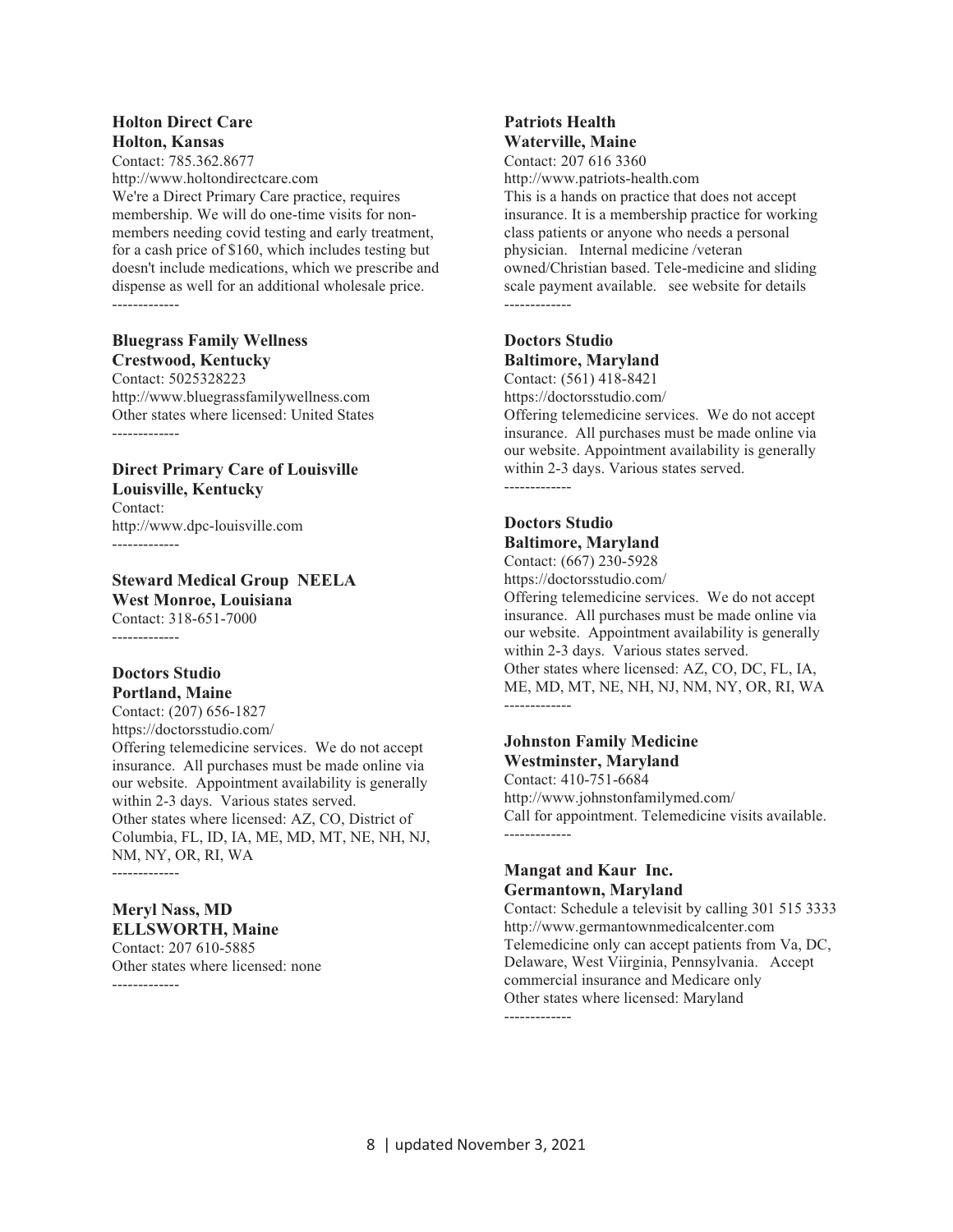### **Today's Integrative Health North Bethesda, Maryland**

Contact: info@todaysintegrativehealth.com or telephone 301-770-6650 https://www.todaysintegrativehealth.com We provide in office appointments, telemedicine options. Currently, endorse and follow the McCullogh, FLCCC and AFLDS protocols. Some additions and/or modifications to these protocols are available upon contacting the office. Other states where licensed: 6321 Executive Blvd

-------------

#### **Harvard Family Medicine Harvard, Massachusetts**

Contact: 9787720698 http://harvardfamilymedicine@yahoo.com Other states where licensed: United States -------------

### **Healthworks inc Dedham, Massachusetts**

Contact: 781326-6005 -------------

### **Infectious diseases Plymouth Plymouth, Massachusetts**

Contact: 5087462138 On referral for INFECTIOUS DISEASES CONSULTATION to Dr Murray NPI 106 347 4989 from your primary care physicians. Fax your oxygen saturation value and past 12 months medical notes and labs to 508-746-2148. Other states where licensed: United States -------------

### **John Diggs MD LLC Wilbraham, Massachusetts**

Contact: 4133002233 http://www.JohnDiggsMD.com My practice is yearly membership based direct primary care (DPC). Under extraordinary circumstances, in the public interest, I will treat those suspected of having COVID-19, in person on a cash basis. \$300. Fee includes ongoing care until acute COVID-19 resolved. No extra charge for follow-up visits. Zoom and Skype video platforms available. -------------

#### **New World Healthcare Stoneham, Massachusetts**

Contact: Via website please http://www.newworldhealthcare.org We are a brand new Telemed practice licensed in MA and NH. \$89 for a consultation via video or telephone. Other states where licensed: New Hampshire -------------

### **Fundamental Healing Bloomfield Hills, Michigan**

Contact: https://fundamental-healing.com/ In-netowork with BCBS of MI, Priority Health, United Physicians and Aetna. Seen as a specialist with a referral for Blue Care Network. Consults \$228/hr for those without insurance. First two visits are a cash pay with superbills provided at the end of the visit with CPT and ICD10 codes to be submitted towards your in-network deductible. -------------

### **Michigan Neurosurgical Institute PC Grand Blanc, Michigan**

Contact: Both https://michiganneurosurgicalinstitute.com/ourstaff/dr-avery-m-jackson-iii COVID-19 early medical therapy with the McCullough Protocol -------------

### **Millennium Cardiology Farmington Hills, Michigan**

Contact: http://millenniumcardiology.com -------------

### **Physician Healthcare Network Ft. Gratiot, Michigan**

Contact: 810-989-7788 http://physicianhealthcare.com We are a group of family physicians who practice in the St. Clair and Macomb County area. We service all age groups from pediatrics to the geriatric population. Most of our facilities have urgent care departments along with the family practice . Besides our local practices many of the doctors also service the local extended care facilities/nursing homes. Besides in person visits to our facilities we also offer the telemedicine option.

-------------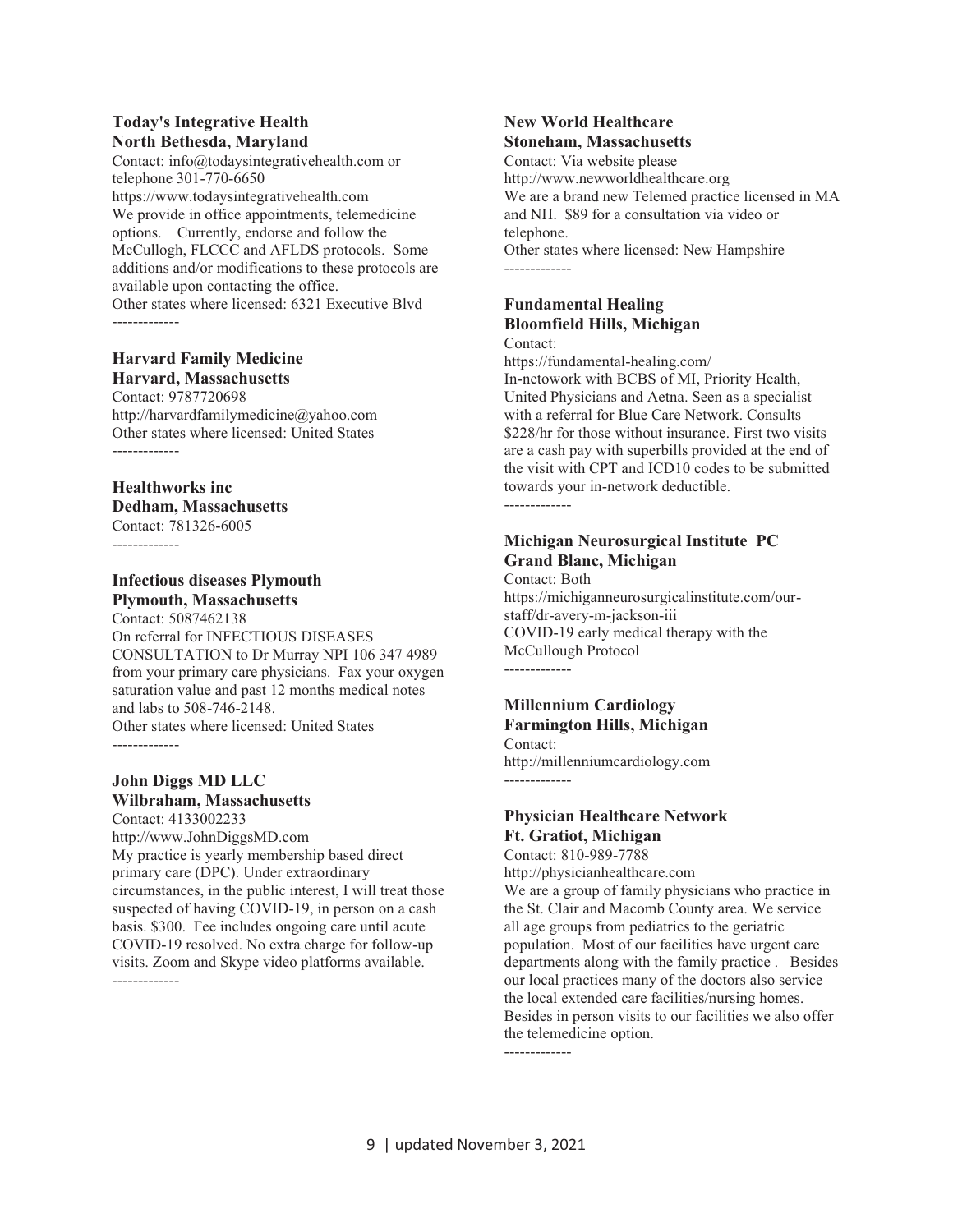### **Whole Family Direct Care Marshall, Michigan**

Contact: 2695580080 http://www.wholefamilydirectcare.com We are a direct primary care practice. Other states where licensed: United States -------------

### **Falls.MD**

### **International Falls, Minnesota**

Contact: 218-283-2444 http://www.falls.md Single visit pricing starts at \$99+tax. Direct primary care (DPC) also available on a month-to-month basis. -------------

### **North Star Family Medicine Brainerd, Minnesota**

Contact: 218-382-2870 http://www.northstarfamilymedicine.org -------------

### **Brookhaven Health and Wellness Brookhaven, Mississippi**

Contact: 601-833-9388 http://BCWH.co We accept all insurances. We have cash pay discounts available for patients without insurance who pay all charges at the time of the visit and the cost of a new appointment is \$70, returning patients \$60, and cost for uninsured telemedicine visit is \$30. If the individuals insurance covers telemedicine we accept the copay.

-------------

### **417 Housecalls Springfield, Missouri**

Contact: 4173633900 (call/text) info@417housecalls.com http://www.417housecalls.com In Network with certain Medicare plans, otherwise out of pocket. Offering in-home visits, treatment and oxygen management. Telemedicine visits for MO residents only. We have treated >1000 COVID patients. Pricing found www.417housecalls.com/pricing

-------------

## **Advanced Wellness**

**Creve Coeur, Missouri**  Contact: 314 576 0094 Cash OR many insurances accepted -------------

#### **Dr Luke's Family Medicine Branson, Missouri**

Contact: 4173377511 Call for telemedicine visit for early treatment, prevention (prophylaxis), long hauler's treatment of Covid 19. Our small office will take your information and make a televisit appointment ASAP. -------------

### **McDonagh Medical Center Gladstone, Missouri**

Contact: 8164535940; info@mcdonaghmed.com http://www.mcdonaghmed.com We are insurance free. We take assignment for Medicare. I have treated COVID with ozone, UVB, IV Klenners, GSH NEB and supplements. I have treated 30 pts. These are mostly confirmed and presumed positive, but also some close exposures Other states where licensed: Iowa -------------

### **Nurturing Optimal Wellness Kansas City, Missouri**

Contact: 816-453-5545 http://www.nancyrusselld.com Other states where licensed: United States -------------

### **Zion Asher Family Physicians Mount Vernon, Missouri**

Contact: drlaurenwostrel@zionasher.com or 417- 730-1989

https://www.zionasher.com/

DPC Practice but will see non-members for COVID/COVID like symptoms. \$195 is the price for no DPC members to cover the initial appointment and follow-up communication via text/call. Can do virtual visits, phone appointments or in-person. -------------

### **Doctors Studio Butte, Montana**

Contact: (406) 296-6384 https://doctorsstudio.com/

Offering telemedicine services. We do not accept insurance. All purchases must be made online via our website. Appointment availability is generally within 2-3 days. Various states served.

Other states where licensed: AZ, CO, DC, FL, IA, ME, MD, MT, NE, NH, NJ, NM, NY, OR, RI, WA -------------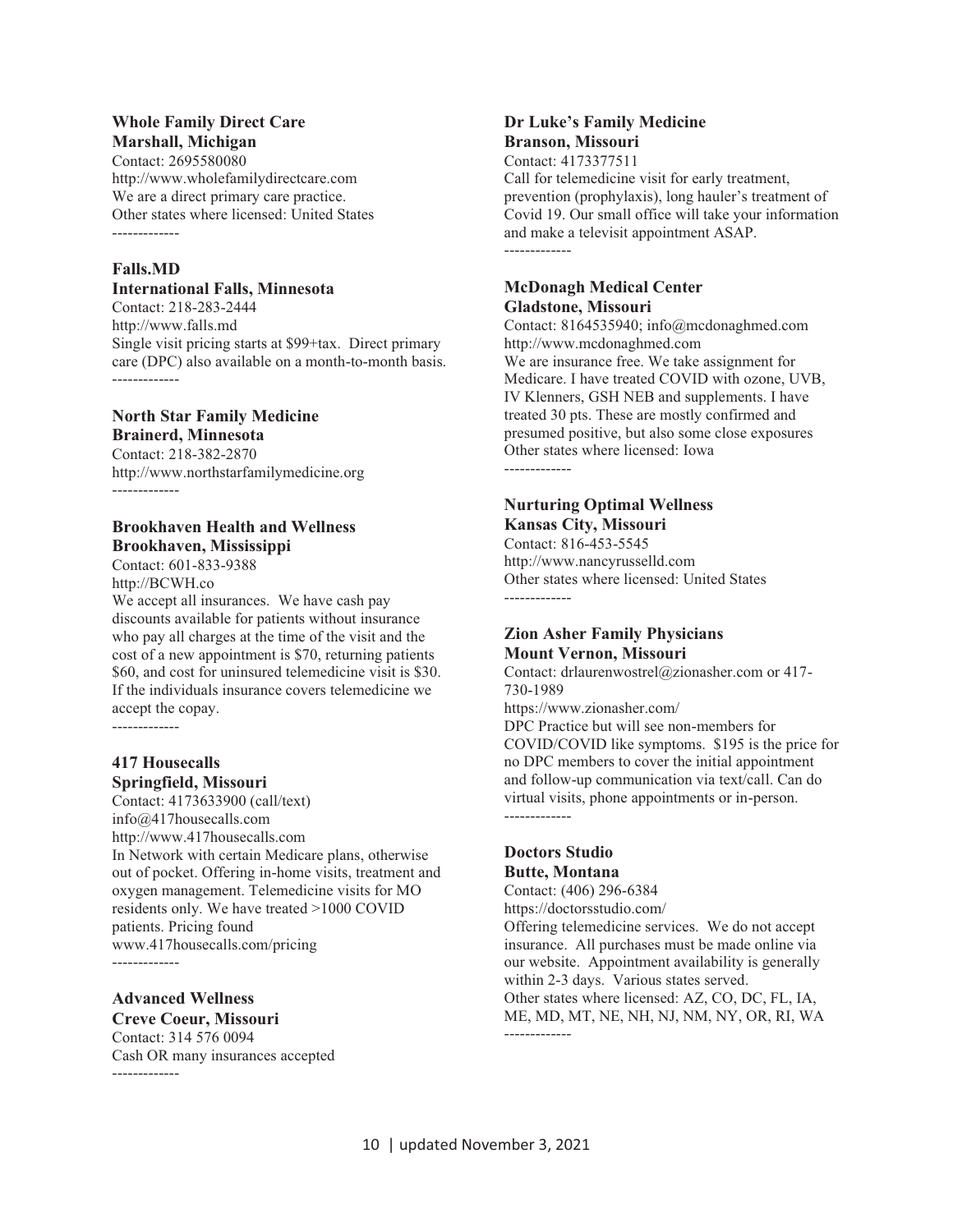#### **Doctors Studio Omaha, Nebraska**

Contact: (561) 418-6421 https://doctorsstudio.com/ Offering telemedicine services. We do not accept insurance. All purchases must be made online via our website. Appointment availability is generally within 2-3 days. Various states served. -------------

#### **Enlighten Omaha Omaha, Nebraska**

Contact: https://www.enlightenomaha.com/consent/ https://www.enlightenomaha.com/consent/ Serving patients in Nebraska and Iowa. Fill out the form at https://www.enlightenomaha.com/consent/ Other states where licensed: Iowa -------------

### **Doctors Studio Manchester, New Hampshire**

Contact: (561) 418-6421 https://doctorsstudio.com/ Offering telemedicine services. We do not accept insurance. All purchases must be made online via our website. Appointment availability is generally within 2-3 days. Various states served. Other states where licensed: AZ, CO, DC, FL, IA, ME, MD, MT, NE, NH, NJ, NM, NY, OR, RI, WA

-------------

## **Affordable Health, Inc**

**Piscataway, New Jersey**  Contact: 732-463-0303 http://affordablehealthinc.org Typical patient visit-,\$110 Telehealth visit- \$100 We are in no insurance networks, but can submit to your insurance. Labs available for 80% discount. -------------

### **Doctors Studio**

**Trenton, New Jersey**  Contact: (609) 337-3616 https://doctorsstudio.com/ Offering telemedicine services. We do not accept insurance and all purchases must be made online via our website. Appointment availability is generally within 2-3 days. Various states served.

**Family Medicine Center Butler, New Jersey**  Contact: 9732839300

-------------

-------------

**Aztec Family Clinic Gallup, New Mexico**  Contact: 505-863-2500 -------------

#### **Doctors Studio Las Cruces, New Mexico**

Contact: (575) 708-6334 https://doctorsstudio.com/ Offering telemedicine services. We do not accept insurance. All purchases must be made online via our website. Appointment availability is generally within 2-3 days. Various states served. Other states where licensed: AZ, CO, DC, FL, IA, ME, MD, MT, NE, NH, NJ, NM, NY, OR, RI, WA -------------

### **Internal medicine**

**Merida, New Mexico**  Contact: 9999479604 Hospital Starmedica un Mérida, Yucatán México. Other states where licensed: México -------------

### **New Mexico Telemed, LLC**

**Buckhorn, New Mexico**  Contact: 5759563507 Telemedicine only except house calls available in Silver City, NM area. -------------

### **WILLIAM K. SUMMERS, MD**

**Albuquerque, New Mexico**  Contact: 505-878-0192 Private Pay only. Other states where licensed: Arizona, New Mexico, Pennsylvania, -------------

### **Doctors Studio**

#### **New York, New York**

Contact: (917) 909-8427 www.doctorsstudio.com Offering telemedicine services. We do not accept insurance and all purchases must be made online via our website. Appointment availability is generally within 2-3 days. Various States served. -------------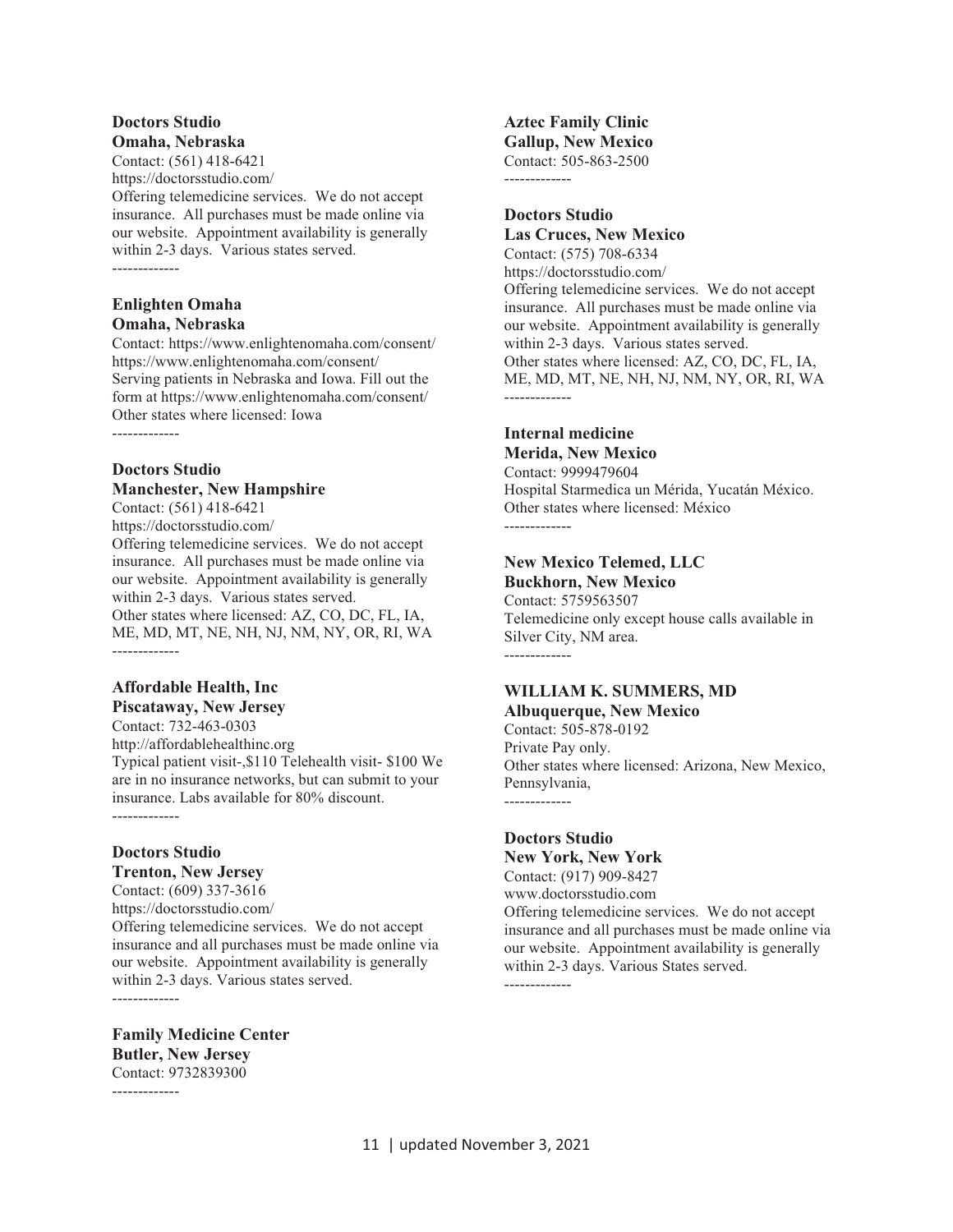### **Falcon Clinic for Health, Wellness and Recovery**

### **New Hartford, New York**

Contact: 3155074751 http://www.falconclinic.com Call 315-507-4751, for information on filling out the necessary forms online, and to make appointment for telemedicine visit with the physician. Other states where licensed: United States -------------

#### **Manhattan Integrative Medicine New York, New York**

Contact: drborenstein@davidborensteinmd.com We offer telemedicine to patients in NY, NJ, CT, MA, FL, WA , NC. Other states where licensed: NJ, FL -------------

#### **MY HEALTH 360 CLARENCE, New York**

Contact: 716-407-3250 https://myhealth360.net/ We offer after-hour and weekend appointments as well. Telemedicine appointments are also available. Please call 716-407-3250 to request appointment. Or book your appointment online https://myhealth360.net/pages/request-anappointment We apologize but be don't accept any insurances. Consult fees start from \$105.00 per encounter. Other states where licensed: FLORIDA, ONTARIO (CANADA)

-------------

### **Rahav Wellness**

**New York, New York**  Contact: info https://rahavwellness.com/ -------------

### **J N Holmes & Associates PLLC Salisbury, North Carolina**

Contact: 704-770-6727 We treat adult medical problems, medication management, acute and chronic illness via telemedicine consultation. For Covid-19 illness or prophylaxis, we use hydroxychloroquine and/or ivermectin if medication is needed. -------------

**Piedmont Occupational and Urgent Care Reidsville, North Carolina**  Contact: 3363494070

http://www.reidsville-urgent-care.com

### **Concierge Health Network Warren, Ohio**

Contact: 234-414-0215 or CHNBWSchneidermd@gmail.com https://www.conciergehealthnetwork.com/ Affordable, Quality, Virtually 24/7 Care Provided At Your Convenience! We operate on a fee-based membership structure with transparent pricing and no surprises. Forgoing the traditional medical model in favor of the direct primary care model allows Dr. Schneider the ability to spend more time with each of his patients, and members of Concierge Health Network are never charged an office visit charge or co-pay. Offering virtual establishment and virtual routine office appointments for those suspected of having COVID or those who have COVID. -------------

### **Dr. Gina Reghetti, D.O., PC, Inc. Warren, Ohio**

Contact: 330-847-3334 http://www.drginareghetti.com Osteopathic Family & Addiction Medicine The 110 Building 110 Edward Street, NW Warren, Ohio 44483-1118 330-847-3334 Private, Independent Medical Practice No insurances accepted. Fee-for-Service. U.S. Currency accepted only, please no checks or credit cards. -------------

## **Elite Wellness Group, LLC**

**Sandusky, Ohio**  Contact: 419-602-0293 http://elitewellnessgroup.com -------------

#### **Heritage Family Medicine Lebanon, Ohio**

Contact: 513 934-0900 No masks No vaccine mandates -------------

### **Physicians Care Inc. Lancaster, Ohio**

Contact: physicianscare3@gmail.com telemedicine is available Other states where licensed: Arkansas -------------

## **Physicianscare, Inc.**

**Lancaster, Ohio**  Contact: 7402777570 Other states where licensed: Arkansas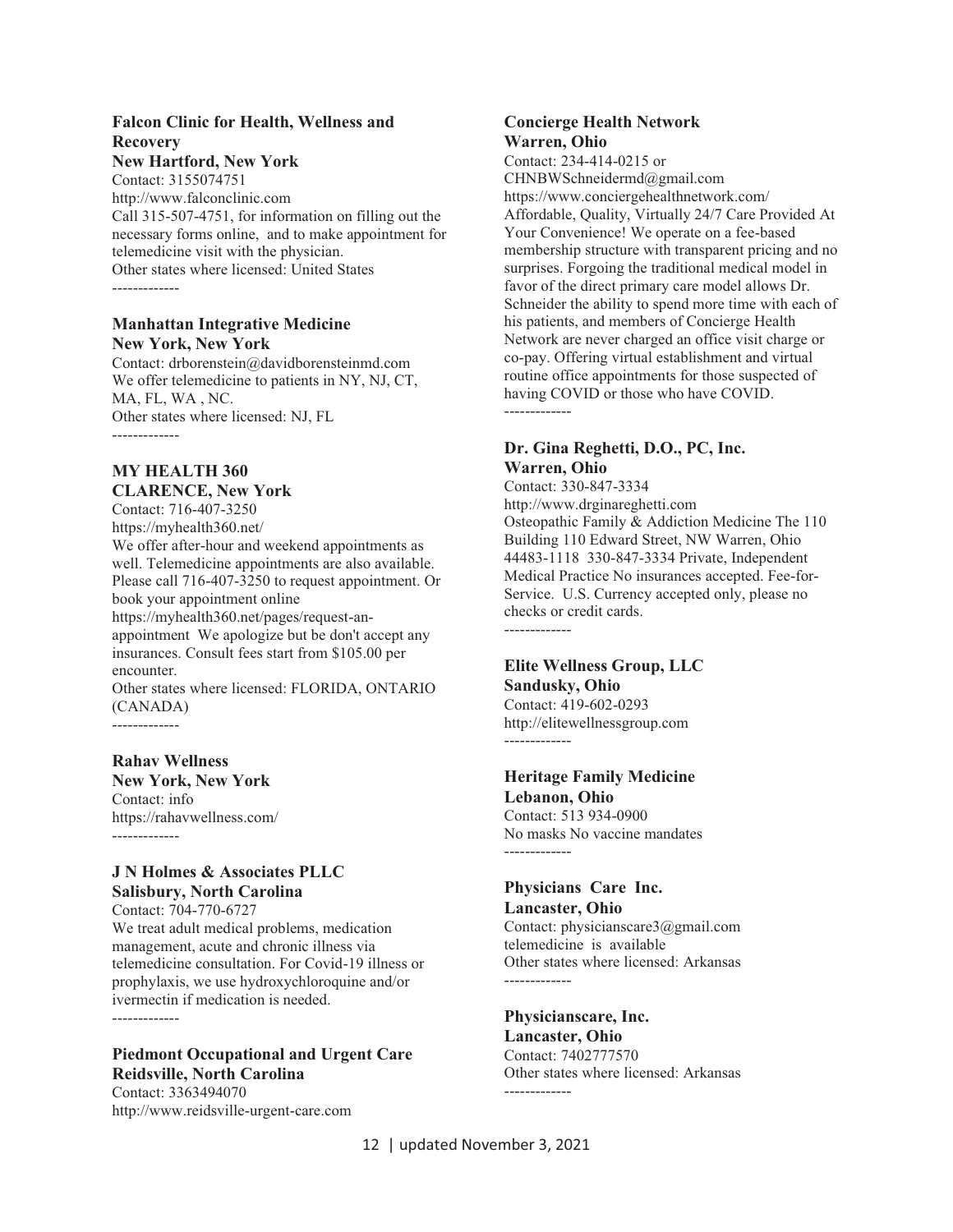#### **Tom G Peponis Jr DO columbus, Ohio**

Contact: phone 614 274 2252 Dr. Peponis works exclusively for his patients . Decisions are shared between doctor and patient without interference from corporate outside entities. -------------

### **Jim Meehan, MD Tulsa, Oklahoma**

Contact: 918-600-2240, support@catalystmd.com https://meehanmd.com/

Dr. Meehan has safely, effectively, and successfully treated over 700 patients for all stages of COVID. Telemedicine consultations are available. Dr. Meehan's prevention and treatment protocols are published on his website blog at https://meehanmd.com/blog/post/210659/early-

outpatient-and-prevention-protocols-for-viral-illness. Other states where licensed: AZ, AR, CA, CO, FL, IL, IA, KS, MO, NE, NJ, NM, NY, OH, OK, PA, TX -------------

### **Medical Specialists Inc Oklahoma City, Oklahoma**

Contact: 405-458-7188 info@medspecokc.com http://www.medspecokc.com There are three other Internists in the group as well -------------

### **Thunder Healthcare**

#### **Oklahoma city, Oklahoma**

Contact: Both http://www.mytelemedicina.com All insurance accepted, HRSA program for uninsured patients, Mytelemedicina.com for telehealth appointments. Other states where licensed: Florida -------------

### **UpFront Health, LLC Seiling, Oklahoma**

Contact: drberry@upfronthealth.com http://www.upfronthealth.com PCR tests sent to Oklahoma State University lab with 3 day turnaround time. No rapid test available. -------------

### **Doctors Studio Portland, Oregon**

Contact: (971) 256-9206 https://doctorsstudio.com/ Offering telemedicine services. We do not accept insurance. All purchases must be made online via our website. Appointment availability is generally within 2-3 days. Various states served. -------------

### **Integrative pediatrics Portland, Oregon**

Contact: 503-643-2100 (only for patients who live within 50 miles of the office https://www.integrativepediatricsonline.com We currently are a medical home - required to be able to take most insurances - therefore to become a patient and be seen you need to live within 50 miles of our office and have an insurance that we can take. In some cases, we can accept cash payment. We have CLIA certification/waiver to run rapid (15 minute) COVID-19 tests to see if you are infected with SARS-CoV2 and if you are ill you would not be in the main office space until proven to be negative for COVID-19. We then can do a complete evaluation and take care you as we normally would do.

Other states where licensed: Washington, Hawaii -------------

#### **South View Medical Arts Dallas, Oregon**

Contact: Office: 503-623-5430 -------------

### **The Thrive Clinic Corvallis, Oregon**

Contact: (541)207-1670 http://www.thethriveclinic.com We do not bill insurance, but patients will receive the documentation to claim "out of network" reimbursement after the service was provided. Patients must be seen in person. For more information please refer to the website. -------------

### **George L Danielewski Penndel, Pennsylvania**  Contact: 215 757 4455

-------------

### **Doctors Studio South Kingstown, Rhode Island**

Contact: (401) 227-3250 https://doctorsstudio.com/ Offering telemedicine services. We do not accept insurance. All purchases must be made online via our website. Appointment availability is generally within 2-3 days. Various states served. Other states where licensed: AZ, CO, DC, FL, IA, ME, MD, MT, NE, NH, NJ, NM, NY, OR, RI, WA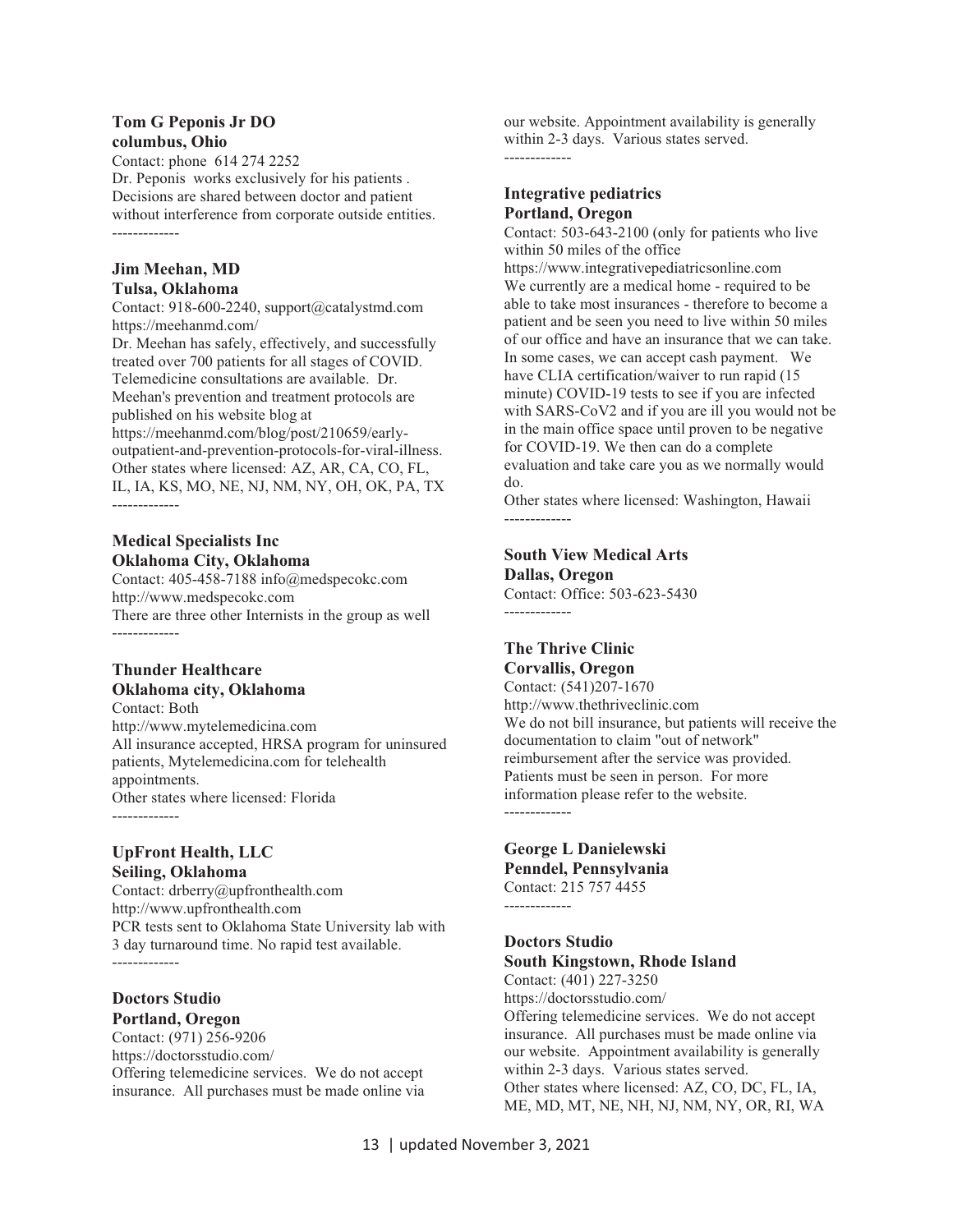#### **Carolina Health and Wellness Services, LLC Johns Island, South Carolina**

Contact: 8439964908

Our physician is an MD with over 25 years of experience and is a practitioner of Functional Medicine. We are located in Johns Island, SC and provide in-person care at this location. We also offer telemedicine appointments to patients statewide throughout South Carolina and Virginia. We can provide consultations on COVID-19 from a Functional Medicine perspective. We may prescribe Ivermectin, provided it is not contraindicated for the patient. In addition, we can recommend certain vitamins and supplements to help boost the immune system. Patients may call 843-996-4908 for details and to set up a telemedicine appointment. Other states where licensed: Virginia -------------

### **Carolina Holistic Medicine Charleston, South Carolina**

Contact: only email: covid.chm@gmail.com https://www.saleeby.net/covid We are Functional Med center and have been following FLCCC and other protocols for early treatment, post COVID and Long COVID and post COVID Vax issues. We have multiple providers that perform Telemed in SC and NC. must use email: covid.chm@gmail.com only for communications on COVID/ IVM, etc. and use the process of onboarding found on www.saleeby.net/covid Other states where licensed: NC, SC -------------

### **Covenant Family Allergy North Augusta, South Carolina**

Contact: 8032797666 http://www.covenantfamilyallergy.com Only in-person visits at this time. Call for appointment. Must be an established patient before any advice or treatment is given. Other states where licensed: Georgia -------------

### **Mary Wuebben Wellness Sioux Falls, South Dakota**

Contact: 605-271-1020 http://www.marywuebbenwellness.com Mary Wuebben Wellness www.marywuebbenwellness.com 6709 S. Minnesota Ave. Suite 205 Sioux Falls, SD 57108 P: 605-271- 1020 FLCCC Protocol (I-MASK+) Cash Pay only - Telehealth \$200 initial visit, \$75 Subsequent visits HSA/FLEX accepted Other states where licensed: Minnesota

**Denise Sibley, MD Johnson city, Tennessee**  Contact: denisesibley@aol.com http://denisesibleymd.com -------------

### **Personal Integrative Medicine PLLC Chattanooga, Tennessee**

Contact: 706-861-7377 http://www.drprevent.com We do not deal with any third parties. Other states where licensed: Georgia -------------

### **America's ER**

**Magnolia, Texas**  Contact: 281-789-3400 http://aer.com -------------

### **America's ER Magnolia, Texas**  Contact: -------------

**Amy Offutt, MD** 

**Marble Falls, Texas** 

Contact: Info@amyoffutmd.com or 830-693-9355 http://www.amyoffuttmd.com -------------

### **Angelina Farella, MD and Virginia Nisbet, MD**

**Webster, Texas**  Contact: 281.332.0500 https://www.abt4kids.com/ This practice is open to adults seeking early treatment or prevention for COVID. -------------

### **BreatheMD Houston, Texas**

Contact: website preferred, phone 7132068988 http://www.breathemd.org

We are administering IV and IM monoclonal antibodies (\$175 for IV, \$125 for IM), \$75 for Telemedicine appointment, \$50 for curbside breathing treatment (budesonide, albuterol, hypertonic saline). We don't file with insurance companies but give our patients detailed receipts to submit their own claims. Appointments can be scheduled online.

-------------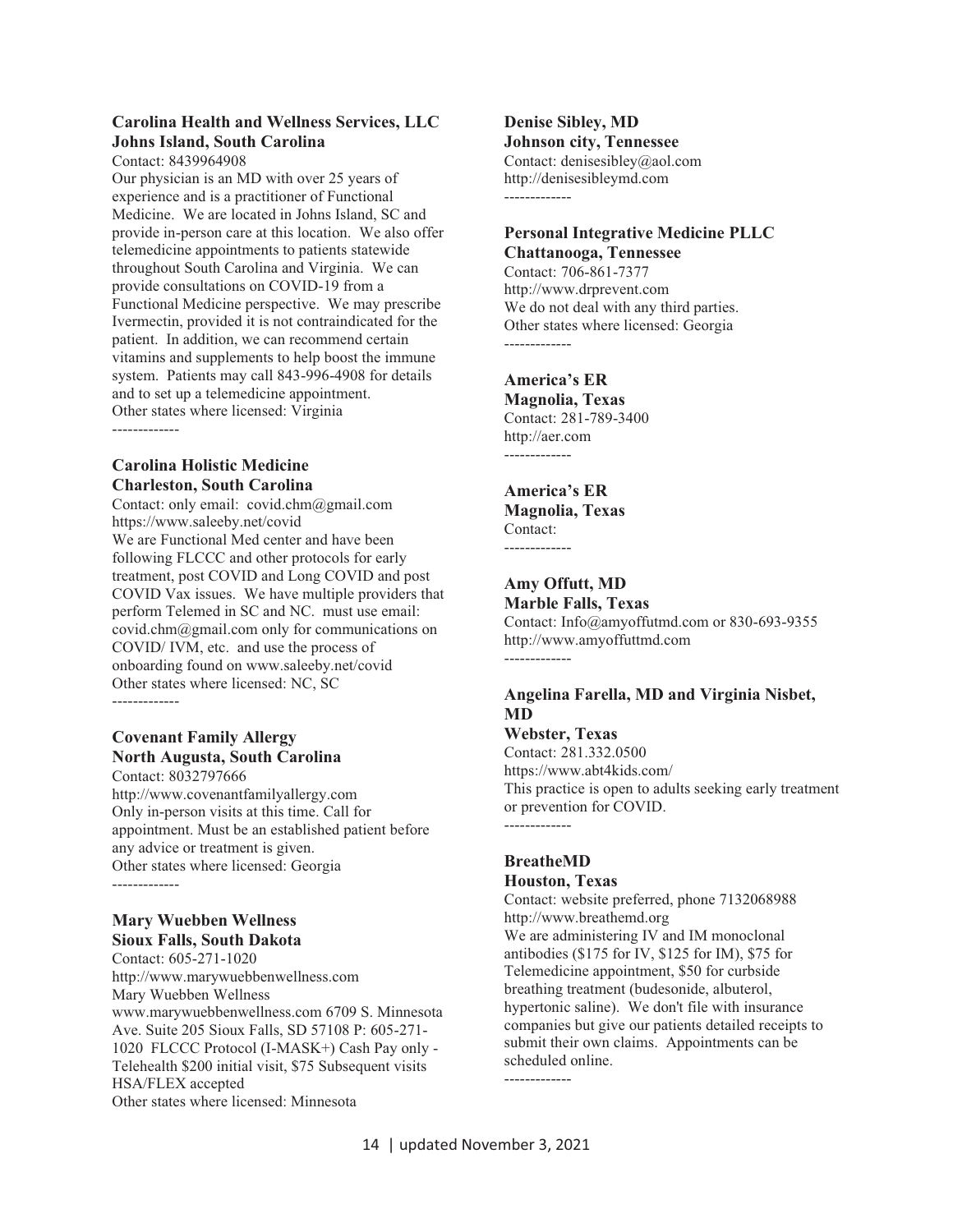#### **Children's Clinic Fort Worth, Texas**

Contact: https://portal.anytimepediatrics.com/1540 http://deborahcookmd.com Virtual Pediatric Appointments only Other states where licensed: Mississippi -------------

#### **Classic Homeopath Mineral Wells, Texas**

Contact: 503.877.HEAL http://www.classichomeopath.com Classical Homeopathy. Tele-medicine. Homeopathy is a System of Natural Medicine based upon the ancient principle of like cures like. She is experienced with mothers, infants and children. Other states where licensed: Oregon -------------

### **Dr Syed Haider Telemedicine Telemedicine, Texas**

Contact: register on website, or call 2812197367 or email welcome@drsyedhaider.com https://drsyedhaider.com Please add my website to the Telemedicine options on this page https://c19protocols.com/ Other states where licensed: Alaska, Arizona, California, Colorado, Connecticut, Delaware, Florida, Georgia, Hawaii, Idaho, Illinois, Indiana, Iowa, Kansas, Louisiana, Maryland, Massachusetts, Michigan, Missouri, Nebraska, Nevada, New Hampshire, New Jersey, New York, North C -------------

### **Dr. Charles Lively Odessa, Texas**

Contact: 4325809168 http://www.doclivelymd.com Other states where licensed: United States -------------

### **Dr. Karen Richardson Houston, Texas**

Contact: 281-685-7424 -------------

### **DrJ Regenerative Medicine Southlake, Texas**

Contact: Contactus@drjmed.com or 817-481-2444 http://drjmed.com

All Covid patients are provided televisits after initial interview and scheduling. COVID testing is not performed in our office but is helpful for treatment guidance and recommended if suspected. Treatment is tailored to age, history and not solely dependent on active symptoms. Prevention of later complication is a critical element of our approach. We also give early supportive care to symptomatic individuals on a caseby-case basis. No insurance accepted as payment though we provide paperwork and online data for filing.

## **Dubberly Clinic**

-------------

## **Corpus Christi, Texas**

Contact: 361-549-4453 New Patient \$150, subsequent visits \$80, Video Consult \$120 Early use of hydroxycyloroquine and if needed nebulized budesonide. -------------

## **Eagle Medical Center**

**Brock, Texas** 

Contact: https://www.eaglemedcenter.com/ https://www.eaglemedcenter.com/ -------------

### **East Texas Precision Medicine Marshall, Texas**

Contact: 903-320-3200

http://ETPMed.com

We provide telehealth visits for patients that are not currently established on a cash basis for \$125 for new patients and \$75 for established. Patients that have been physically seen in the office and have insurance can have a telehealth visit and it will be billed to insurance.

Other states where licensed: United States -------------

#### **Evolution Medicine Dallas Dallas, Texas**

Contact: RetireThePandemic.com/Texas http://RetireThePandemic.com/Texas Patients interested should schedule telemedicine appointment by going to RetireThePandemic.com/Texas -------------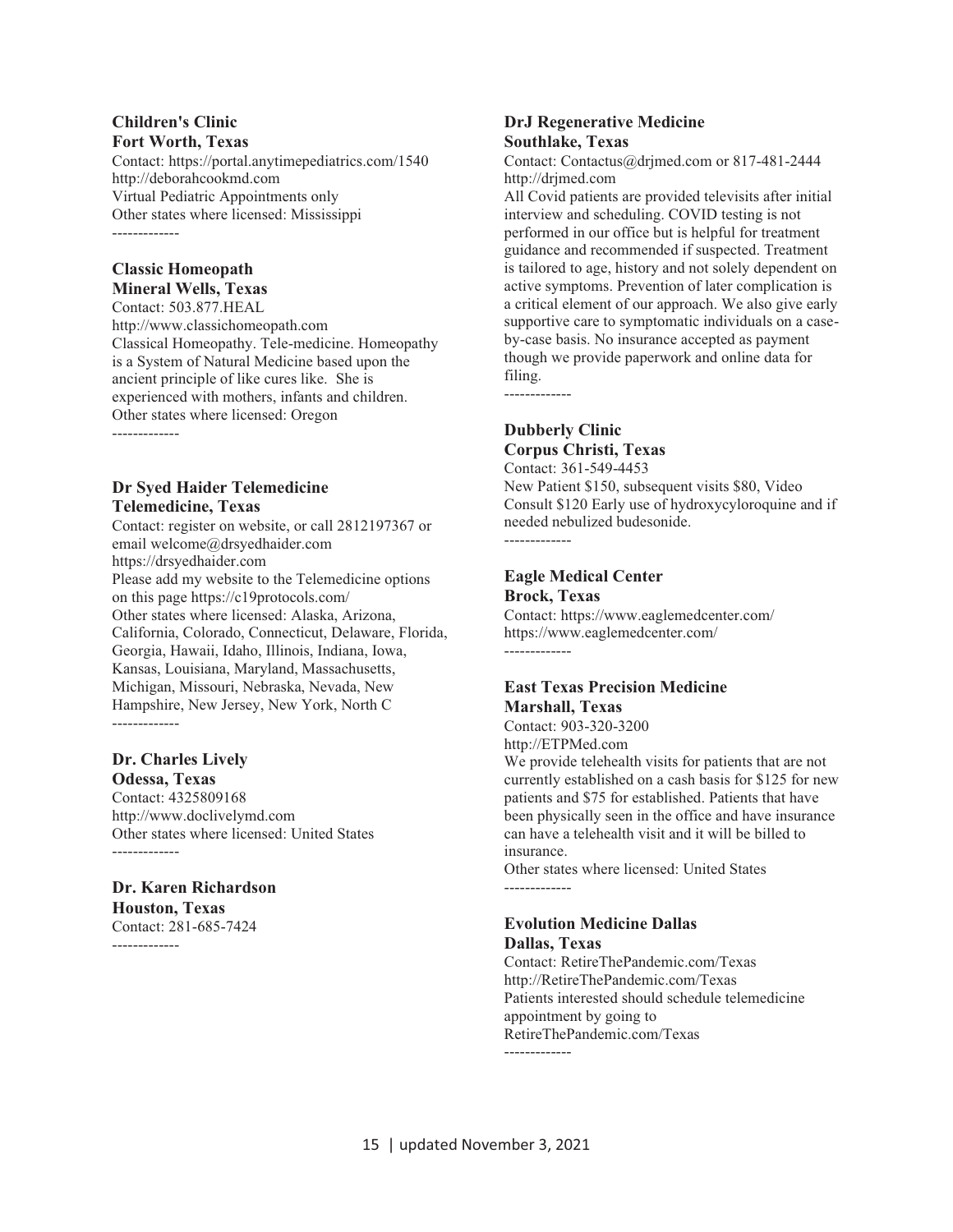### **Family Medical Day and Night Clinic Pharr, Texas**

Contact: 9567831400, hgarcia@hiramlgarciamdpa.com https://familymedical.clinic/ -------------

### **Global Neohrology & Hypertension Clinic PLLC**

**Houston, Texas**  Contact: 832-380-8291 http://www.mykidneyclinic.com We offer telemedicine visits for treatments of COVID-19 patients- get more details by calling the office @832-380-8291 to inquire about accepted insurance plans. We work with patients who do not have insurance as well on a case by case basis.

-------------

#### **HeartPlace Dallas Campus - Peter McCullough, MD, MPH Dallas, Texas**

Contact: 214-841-2000 We are at 3409 Worth St. Suite 500 Dallas TX 75246 -------------

### **INSTITUTE for REGENERATIVE MEDICINE, PLLC**

**The Woodlands, Texas**  Contact: 2813676900 One of our physicians, George Miller, MD offers Telemedicne and early treatment for COVID. Other states where licensed: United States -------------

### **Internal Medicine Associates PORT NECHES, Texas**

Contact: 409 9627606 We see all Covid patients within 24 hours of their request. -------------

### **Kingwood Health & Wellness Kingwood, Texas**

Contact: 281-852-1800 http://www.kingwoodwellness.com -------------

#### **Liza Leal MD Sugar Land, Texas**

Contact: 281-265-6565 Patients can leave a message 24/7 if at night we will call you back, We are here to serve, with knowledge, experience and results! Telemedicine appointments are available. Other states where licensed: Florida -------------

#### **Lozano Medical Clinic Dallas, Texas**

Contact: 214-660-1616 http://lozanomedicalclinic.com No Telemedicine Available -------------

### **Magnificat Primary Care Spring, Texas**

Contact: 8326982127 -------------

## **McKinney Family Medicine**

**McKinney, Texas**  Contact: 972.562.8388 http://www.mckinneyfamilymed.com/ -------------

### **My GoTo Doc**

**Nationwide, Texas**  Contact: 2812197367. https://mygotodoc.com 100% telemedicine. Other states where licensed: Nationwide -------------

### **Paula J. Kruppstadt, MD: Hope for Healing Shenandoah, Texas**

Contact: 2817256767 http://get2theroot.com Other states where licensed: United States -------------

### **PMLCtex**

**Katy, Texas**  Contact: 2817056690 Available for telemedicine to TX residents. Pease call cell (281-705-6690) or email dps@pmlctex.com -------------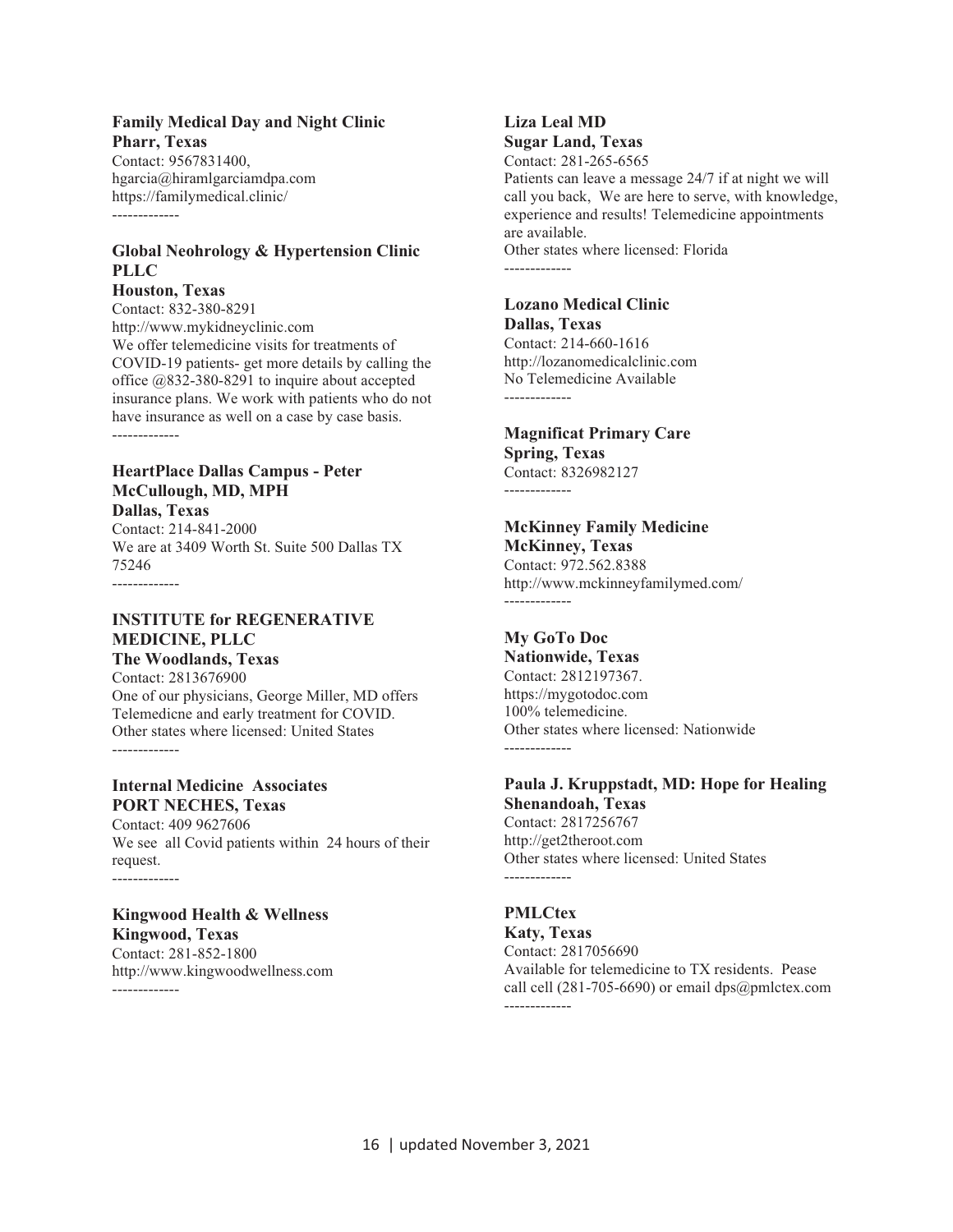#### **Robert Lowry, MD Boerne, Texas**

Contact: LowryClinic@gmail.com or 210-499- 0990

Seeing local patients with prophylaxis medication needs, as well as active disease, and post-COVID lung. Also will do visits by ZOOM if not in the San Antonio or Hill County area. Initial visit (live or ZOOM) requires patient forms to be filled out and a \$190 charge.

Other states where licensed: California -------------

### **Russell R. Smith, MD, FAAFP**

**Plano, Texas**  Contact: 972-447-0220 http://texflightmed.com -------------

#### **Sidney A Marchand, IV MD Beaumont, Texas**

Contact: 409-899-2500 http://bmtdermandfamily.com -------------

### **Simple Traditions Family Health PLLC Magnolia, Texas**

Contact: 281-259-7400 http://www.stfhealth.com We are a direct-pay (no insurance) clinic. -------------

### **Texas Direct Medical Care**

**Austin, Texas**  Contact: 512-553-1501 http://txmedicalcare.com We are a DPC practice but will see patients for COVID19 treatment at low cost. -------------

### **THR Burleson ED**

**Burleson, Texas**  Contact: 817-782-8000 https://www.texashealth.org/en/Locations/texashealth-burleson Other states where licensed: none -------------

**Veritas Medical Lubbock; Abilene; San Angelo, Texas**  Contact: 855-683-7482 http://veritasmedical.com -------------

### **Victory Medical Austin, Texas**

Contact: 512462DOCS(3627) http://www.victorymed.com

Telemedicine appointments available, in house pharmacy that has all the nutraceuticals (quercetin, zinc, Vit C, Vitamin D and others) along with Ivermectin Hydroxychloroquin Azithromycin and Doxycycline. Telemedicine visit and home delivery of necessary treatment can be provided without leaving home as medications are shipped no matter if if being treated preventively, post exposure or full on disease. Credit cards accepted Other states where licensed: Telemedicine for Florida and New york

#### **Your Healthy Success, LLC Temple, Texas**

Contact: (254) 773-8339 http://healthysuccessworks.com We provide telegraph solutions for COVID19 in the state of Texas. 8am-5pm Mon-Thurs. (254) 773- 8339. -------------

### **António Caiado**

-------------

**Porto, Utah**  Contact: Other states where licensed: Portugal -------------

### **Hope Medical Clinic Pllc Rutland, Vermont**

Contact: We have been using the algorithm since April and it saves lives but must be followed .Very happy to see others may be using it!!! -------------

### **Carolina Health and Wellness Services, LLC Johns Island, Virginia**

Contact: phone: 843 996 4908, admin@chwpeds.com https://www.chwpeds.com/ We are located in Johns Island, SC and provide in-person care at this location. We also offer telemedicine appointments to patients statewide throughout South Carolina and Virginia. We can provide consultations on COVID-19 from a Functional Medicine perspective. We may prescribe Ivermectin, provided it is not contraindicated for the patient. In addition, we can recommend certain vitamins and supplements to help boost the immune system. Patients may call 843-996-4908 for details and to set up a telemedicine appointment. Other states where licensed: South Carolina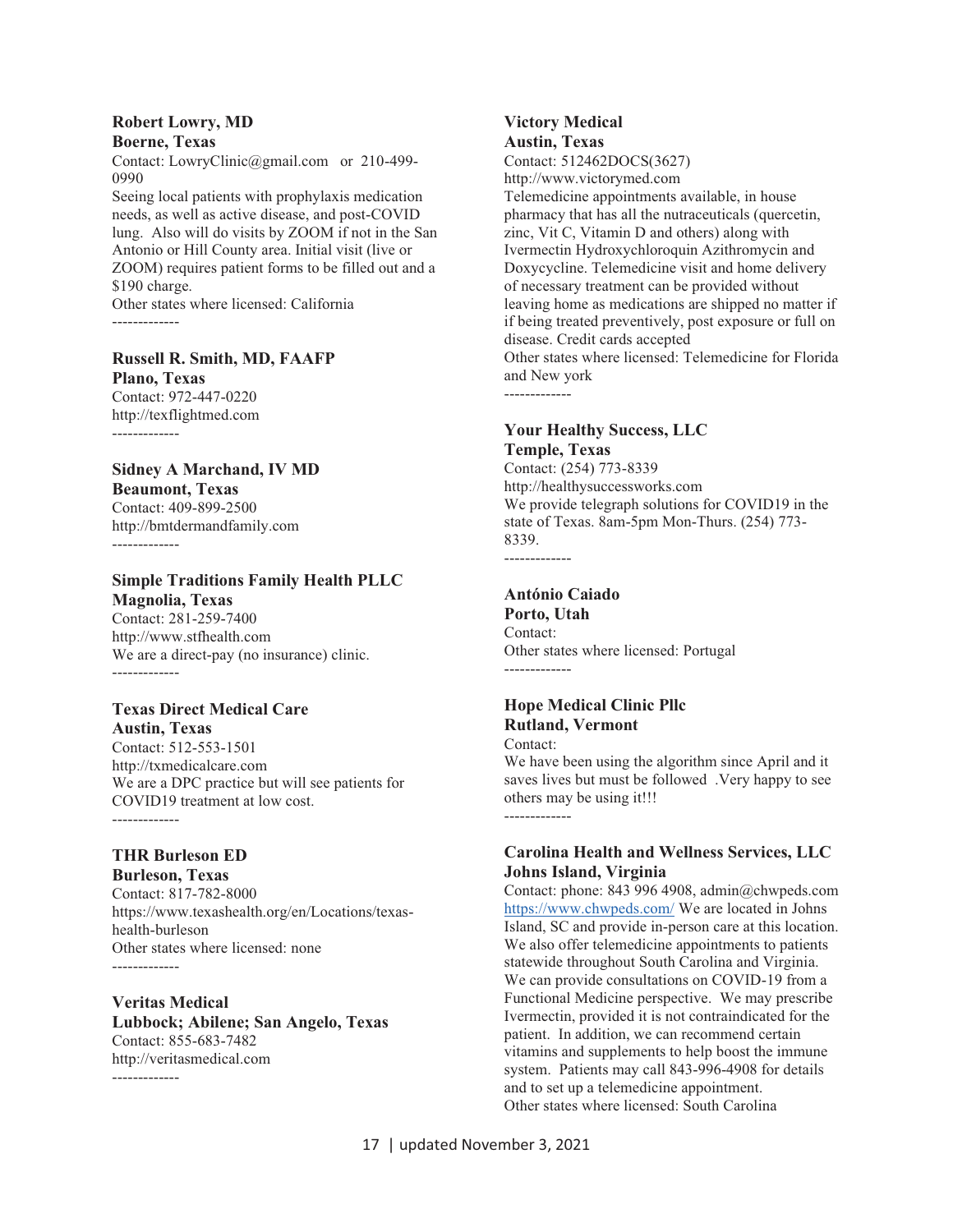#### **eLEEte Physicians, LLC Richmond, Virginia**

Contact: 804 358-1492 http://www.eLEEtePhysicians.com At home Covid treatment! With in person nurse visits and monitoring. Initial evaluation and treatment \$250, follow up visits \$125 (Reimbursable by insurance with out of network coverage). Other states where licensed: United States -------------

### **Roshelle Beckwith, M.D. Leesburg, Virginia**

Contact: (703)-687-4158 https://www.metromeduc.com/ SERVICE NAME PRICE Telemedicine consultation by telephone \$30 New Patient First Time Visit \$118 New Patient First Time Visit with Ultrasound \$178 Physical Exam \$275 School Physical \$118 Sports Physical \$60 DOT physical \$110 Nurse Practitioner visit \$50 TB skin test \$88 -------------

### **AM Medical LLC Yelm, Washington**

Contact: Email office@ammedicalmd.com, Phone http://www.ammedicalmd.com Appointments for treatment and COVID prevention available via telehealth Other states where licensed: none -------------

### **Doctors Studio Tacoma, Washington**

Contact: (253) 285-1979

https://doctorsstudio.com/

Offering telemedicine services. We do not accept insurance. All purchases must be made online via our website. Appointment availability is generally within 2-3 days. Various states served.

-------------

### **Doctors Studio Huntington, West Virginia**

Contact: (561) 418-6421 https://doctorsstudio.com/ Offering telemedicine services. We do not accept insurance. All purchases must be made online via our website. Appointment availability is generally within 2-3 days. Various states served.

-------------

### **USA Doctor Network Wheeling, West Virginia**

Contact: 800-222-9375 https://USADoctorNetwork.com

We provide doctor consults for many conditions and prescribe many different treatments that are based on real data and not political agenda. Our nationwide consults fast and prescriptions are sent to either your pharmacy or a mail order one you can choose. Other states where licensed: All US states -------------

### **Albert Fisher, M.D. Oshkosh, Wisconsin**

Contact: 10 East Irving Avenue, Oshkosh, Wi. 54902. 920 236 3290 Our office offers outpatient treatment for COVID-19. -------------

### **RetireThePandemic/Wisconsin Milwaukee, Wisconsin**

### Contact: OTHER

http://retirethepandemic.com/wisconsin?utm\_source= aaps&utm\_medium=directory&utm\_campaign=aaps directory

RetireThePandemic.com/Wisconsin -------------

### **Online Doctor Office Sheridan, Wyoming**

Contact: WebSite

https://OnlineDoctorOffice.com Providing patient care to all 50 states fast friendly and private. Our staff are on hand to help you, weve expanded so there is no backlog currently. Come see us

Other states where licensed: All States -------------

### **NATIONWIDE TELEMEDICINE OPTIONS:**

https://www.synergyhealthdpc.com/covid-care/

https://www.pushhealth.com/drugs/ivermectin

https://myfreedoctor.com/

https://www.americasfrontlinedoctors.org/covid-19/how-do-i-get-covid-19-medication

https://text2md.com/i-mask-protocol/